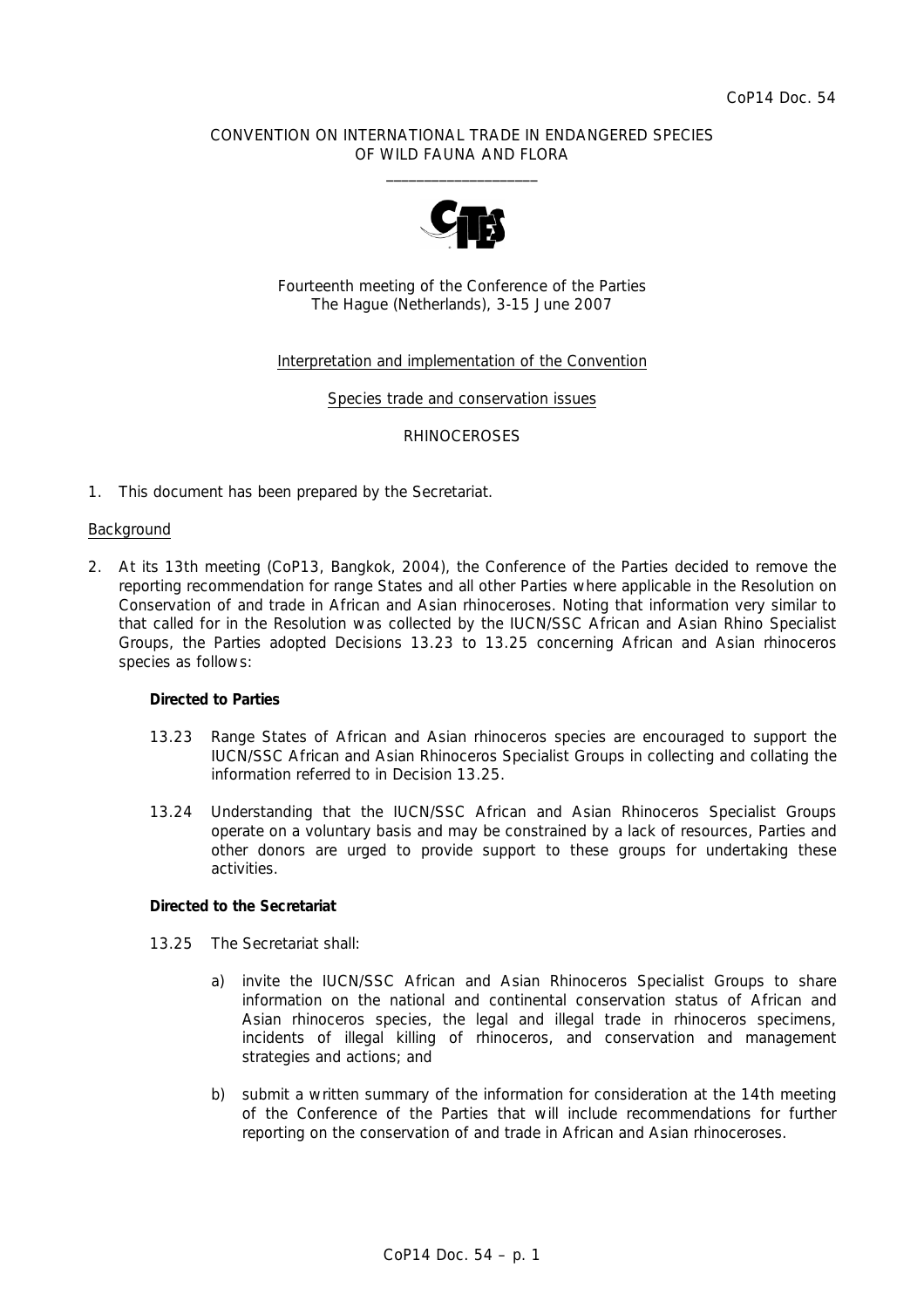- 3. Resolution Conf. 9.14 (Rev. CoP13) on Conservation of and trade in African and Asian rhinoceroses, directs the Standing Committee to continue to pursue actions aimed at reducing illegal trade, ensuring that:
	- *a) all such actions are accompanied by evaluations of their effectiveness;*
	- *b) appropriate, cost-effective, standardized indicators of success are developed and/or refined to measure changes in levels of illegal hunting and of the status of rhinoceros populations in the range States; and*
	- *c) the policies that guide interventions are responsive and adaptive to the outcome of evaluations*.
- 4. Because of the links between Resolution Conf. 9.14 (Rev. CoP13) and Decisions 13.23 to 13.25, progress with the implementation of these Decisions was discussed by the Standing Committee at its 53rd and 54th meetings (SC53, Geneva, June – July 2005; SC54, Geneva, October 2006).
- 5. At SC53, the Standing Committee agreed to request the IUCN/SSC African and Asian Rhino Specialist Groups to review the question of indicators brought up in document Doc. SC.42.10.5, and to request TRAFFIC to analyse data on rhinoceros horn stockpile volumes, seizures, poaching and other information. In compliance with Decision 13.25, paragraph a), and taking account of the Standing Committee's additional requests, the Secretariat conveyed invitations to IUCN and TRAFFIC to provide information on the conservation of and trade in African and Asian rhinoceroses, which they kindly accepted. The Standing Committee also called on Parties to support these organizations financially in undertaking their tasks.
- 6. At SC54, the Secretariat introduced the provisional results of the research that IUCN and TRAFFIC had undertaken (see document SC54 Doc. 27). This contained *inter alia* an outline of the report that the two organizations submitted to the Secretariat for consideration at the present meeting. With regard to the indicators of success to measure changes in levels of illegal hunting and of the status of rhinoceros populations in range States, the IUCN/SSC African and Asian Rhino Specialist Groups concluded that a simplified reporting approach was both necessary and a sufficient replacement for more complex, site-based indicator systems. The most cost-effective and sustainable solution would be for the IUCN/SSC African and Asian Rhino Specialist Groups to continue collating and reporting on rhinoceros issues and trends as requested in Decision 13.25, drawing on information from ongoing monitoring rather than trying to develop a new, potentially complex or expensive indicator process. They further stressed the importance to make linkages where possible with MIKE, the CITES sitebased programme for monitoring illegal killing of elephants, and particularly in MIKE sites that were of importance for both elephants and rhinoceroses.
- 7. The Standing Committee recommended at SC54 that IUCN and TRAFFIC in their report include proposals for amending Resolution Conf. 9.14 (Rev. CoP13). It also encouraged all rhinoceros range States and former rhinoceros-horn trading and consumer countries to provide greater support to the IUCN/SSC African and Asian Rhino Specialist Groups and TRAFFIC in compiling the data requested through Decision 13.23 and at SC53, and again urged Parties to provide financial support to IUCN and TRAFFIC.
- 8. The information on the national and continental conservation status of African and Asian rhinoceros species, legal and illegal trade in rhinoceros specimens, incidents of illegal killing of rhinoceros, and conservation and management strategies and actions, compiled by the IUCN/SSC African and Asian Rhino Specialist Groups, is summarized in Annex 1 in compliance with Decision 13.25. Their report includes the information that the Standing Committee requested from TRAFFIC on rhinoceros horn stockpile volumes, seizures and poaching. The Secretariat is grateful to IUCN and TRAFFIC for having shared this information, to all those that contributed to it, particularly range States of rhinoceroses, and to the donors that supported the work.

### **Conclusions**

9. The summary report by IUCN and TRAFFIC in Annex 1 of this document is factually rich, up-to-date and comprehensive. It should allow range States of African and Asian rhinoceroses and the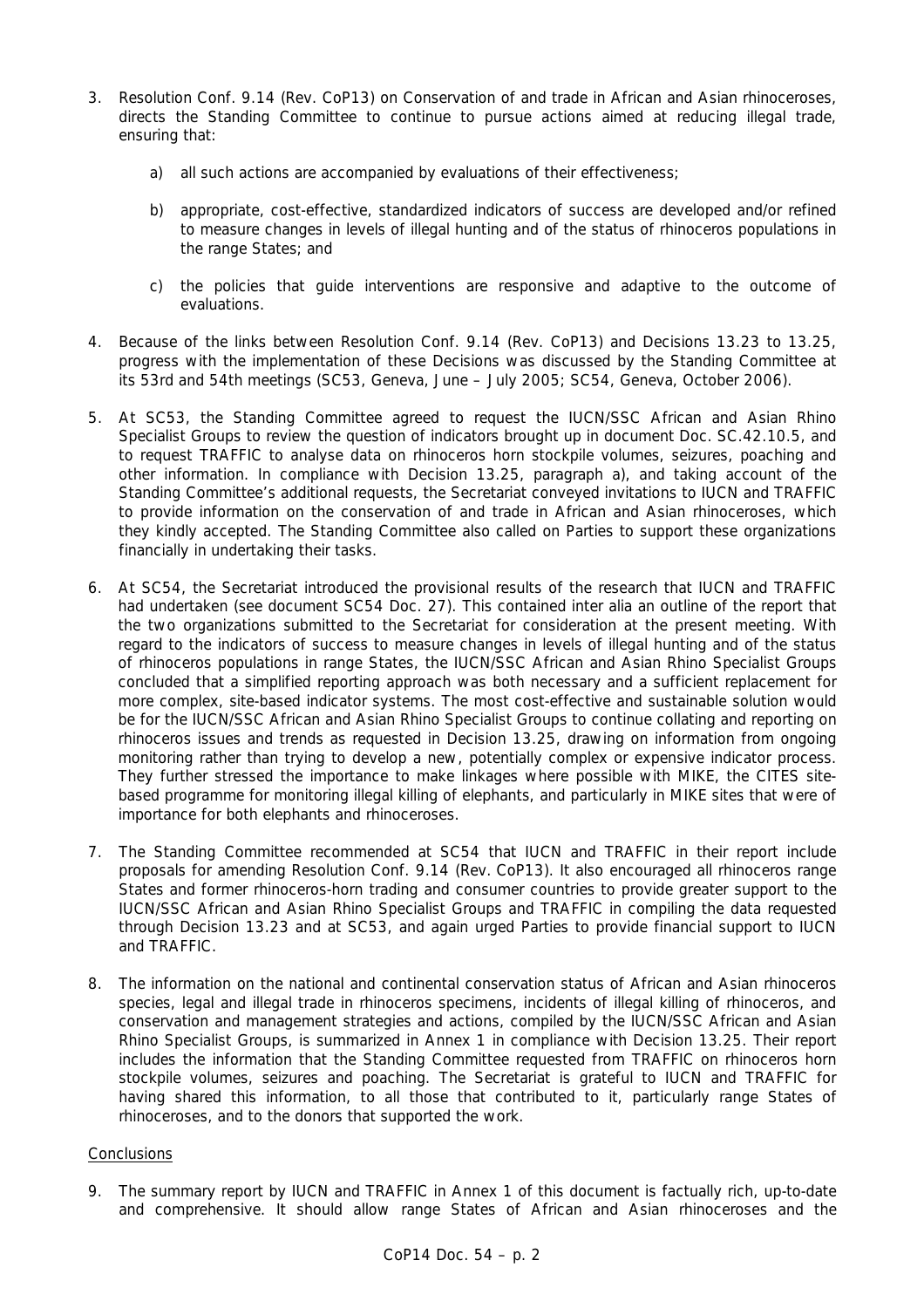Conference of the Parties to make well-informed decisions on the management and conservation of rhinoceroses, assess general compliance with Resolution Conf. 9.14 (Rev. CoP13), and agree on future reporting.

- 10. The report in Annex 1 contains all information requested in Decision 13.25 and a useful section, 'CITES rhino matters − A report back', that shows follow-up on a number of recent decisions by the Conference of the Parties concerning rhinoceroses. It seems that the measures agreed to by the Parties have overall been successful and beneficial to the conservation of rhinoceroses. Encouragingly, the conservation status of African and Asian rhinoceroses seems generally to have stabilized or improved. The report documents promising conservation actions and field activities in, for instance, India, Indonesia, Kenya, Malaysia, Namibia, South Africa, Swaziland and the United Republic of Tanzania.
- 11. However, rhinoceros population numbers remain precariously low with certain subspecies now feared extinct or close to extinction; habitat is increasingly encroached upon and fragmented in Asia; and poaching remains an important threat, chiefly in Cameroon, the Democratic Republic of the Congo, Nepal and Zimbabwe. Further areas of concern include: management of rhinoceros horn stockpiles, particularly in Asian range States and in former consuming nations; insufficient penalties in Africa; unsuccessful or too lenient convictions of poachers or illegal traders; not enough crossborder collaboration to stop illegal trade in rhinoceros specimens (e.g. between South Africa and Zimbabwe or China and Nepal); and increasing difficulties to fund rhinoceros conservation activities. It should be noted that a more rigorous implementation of Resolution Conf. 9.14 (Rev. CoP13) by the Parties would deal with many of these problems.
- 12. The report concludes that the greatest successes in rhinoceros conservation in Africa and in Asia have occurred in range States where political conditions were stable and significant political will existed with dedicated staff committed to undertaking effective field conservation (both protection and management, including translocations, to meet demographic goals). Capacity building, coordination and work with neighbouring communities were also found to be important aspects of successful rhinoceros conservation actions.
- 13. Despite explicit encouragements by the Conference of the Parties (in Decision 13.24) and the Standing Committee (at SC53 and SC54), it was difficult for IUCN and TRAFFIC to find the necessary financial support for researching and collating the information. This should be taken into consideration if these organizations are invited by the Parties to undertake further reporting on rhinoceros conservation and trade issues, and they accept this.

### Recommendations

- 14. The Secretariat took the views of the IUCN/SSC African and Asian Rhino Specialist Groups and TRAFFIC (see section 5 of Annex 1 to this document) into account when formulating recommendations, including those for further reporting on the conservation of and trade in African and Asian rhinoceroses. It further considered the decision of the 30th session of the World Heritage Committee (Vilnius, July 2006) concerning World Heritage sites in the Democratic Republic of the Congo, recommending the World Heritage Centre to contact the CITES Secretariat in order to investigate the trading networks and countries of destination of the rhinoceros horn and ivory poached in Garamba National Park and other World Heritage properties in the Democratic Republic of the Congo.
- 15. Given the successful implementation of Decisions 13.23 to 13.25 and based on the process and calls for collaboration they outlined, the Secretariat proposes to incorporate the reporting role of the IUCN/SSC African and Asian Rhino Specialist Groups and TRAFFIC in Resolution Conf. 9.14 (Rev. CoP13). This reporting could include views on the effectiveness of conservation measures and actions aimed at reducing illegal trade in terms of their perceived impact and success, changes in levels of illegal hunting and trade, and the status of rhinoceros populations in range States. This would be a more cost-effective and realistic approach than to continue directing the Standing Committee to ensure that "appropriate, cost-effective, standardized indicators of success are developed and/or refined to measure changes in levels of illegal hunting and of the status of rhinoceros populations in the range States".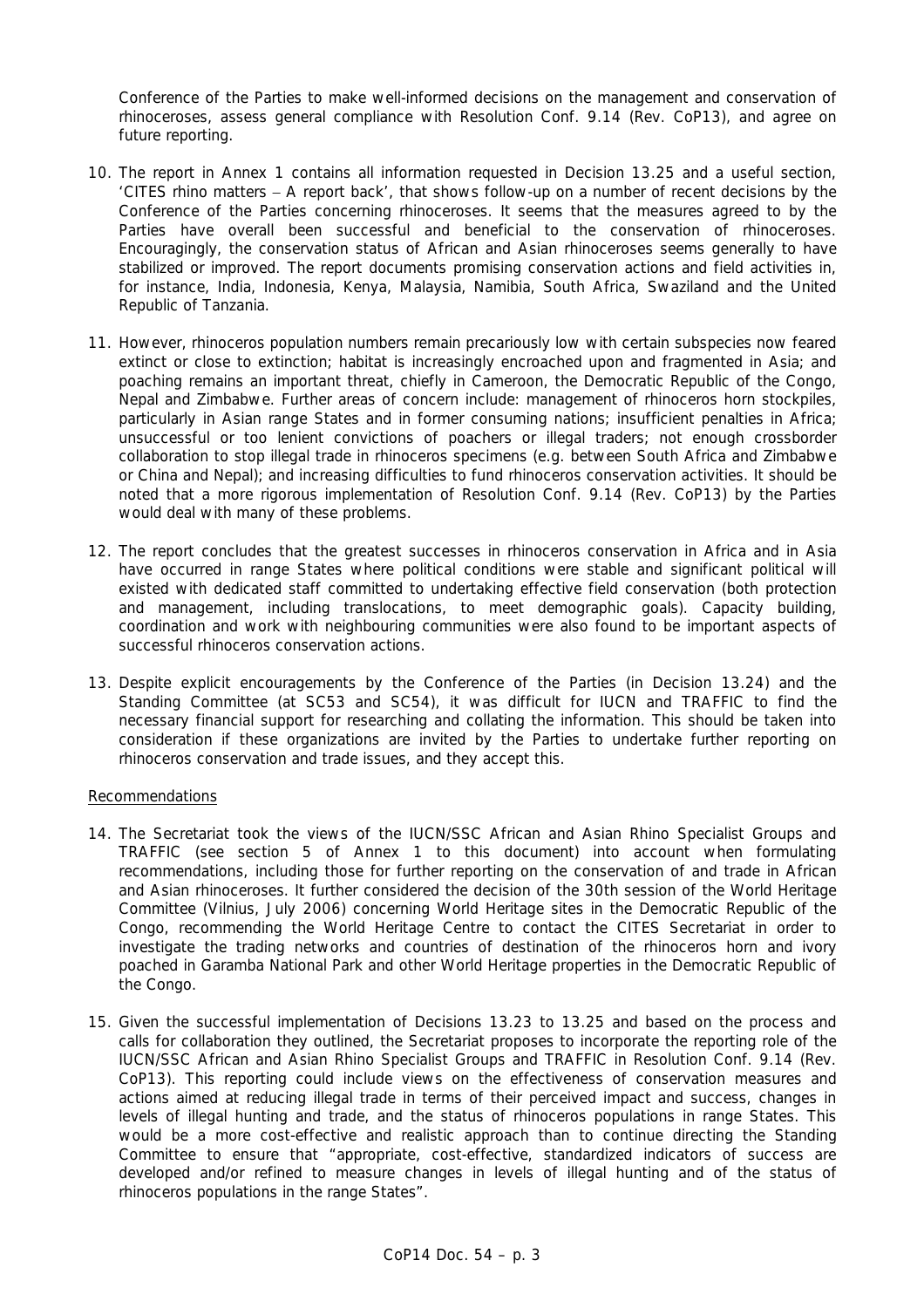- 16. The Secretariat recommends adoption of the amendments to Resolution Conf. 9.14 (Rev. CoP13) proposed in Annex 2 to this document. Annex 3 shows the clean version of the revised draft resolution.
- 17. With regard to threats posed by continued illegal trade in rhinoceros horns, including crossborder smuggling, and inadequately managed stocks of rhinoceros horn and derivatives thereof, the Secretariat recommends that the following draft decisions be considered:

#### *Directed to Parties*

14.XX Range States of African and Asian rhinoceroses and Parties that have stocks of rhinoceros horns and derivatives thereof should declare the status of their stocks of rhinoceros horns and derivatives before the 15th meeting of the Conference of the Parties in accordance with a format to be circulated by the Secretariat.

#### *Directed to the Secretariat*

- 14.XX The Secretariat shall:
	- a) develop, in collaboration with the IUCN/SSC African and Asian Rhino Specialist Groups and TRAFFIC, a format for the declarations referred to in Decision 14.XX and distribute it through a Notification to the Parties;
	- b) invite TRAFFIC to review information on the accumulation of rhinoceros horn stocks in range States and the routes by which horns enter and flow to illegal markets, with priority countries for such review being those in which either there has been a recent significant increase in poaching levels, where discrepancies might exist in reported horn stockpiles, where volumes of horn stockpiles are unknown or where insufficient crossborder collaboration to combat illegal rhinoceros horn trade has been reported; and
	- c) request IUCN and TRAFFIC to include an analysis of the information provided by the Parties on stocks of rhinoceros horns and derivatives thereof, and of the review referred to in paragraph b) in their reporting to the Secretariat pursuant to Resolution Conf. 9.14 (Rev. CoP13) and for consideration at the 15th meeting of the Conference of the Parties.
- 18. The Secretariat further recommends that the following draft decisions be considered by the Conference of the Parties regarding site-based monitoring of rhinoceros populations and collaboration with range States where poaching remains a significant threat to rhinoceros populations:

#### *Directed to the Secretariat*

- 14.XX The Secretariat shall:
	- a) examine the implementation of Resolution Conf. 9.14 (Rev. CoP13) in the range States where illegal poaching of rhinoceroses appears to have increased and to pose a significant threat to populations of rhinoceroses, particularly in the Democratic Republic of the Congo, Nepal and Zimbabwe;
	- b) collaborate with the World Heritage Convention in addressing rhinoceros poaching and illegal trade issues in World Heritage sites in the Democratic Republic of the Congo, *inter alia* to support greater coordination with neighbouring countries, facilitate the collation and distribution of intelligence information and provide capacity building for wildlife law enforcement personnel;
	- c) encourage relevant range States to link rhinoceros conservation actions where possible with the CITES site-based programme for monitoring illegal killing of elephants (MIKE); and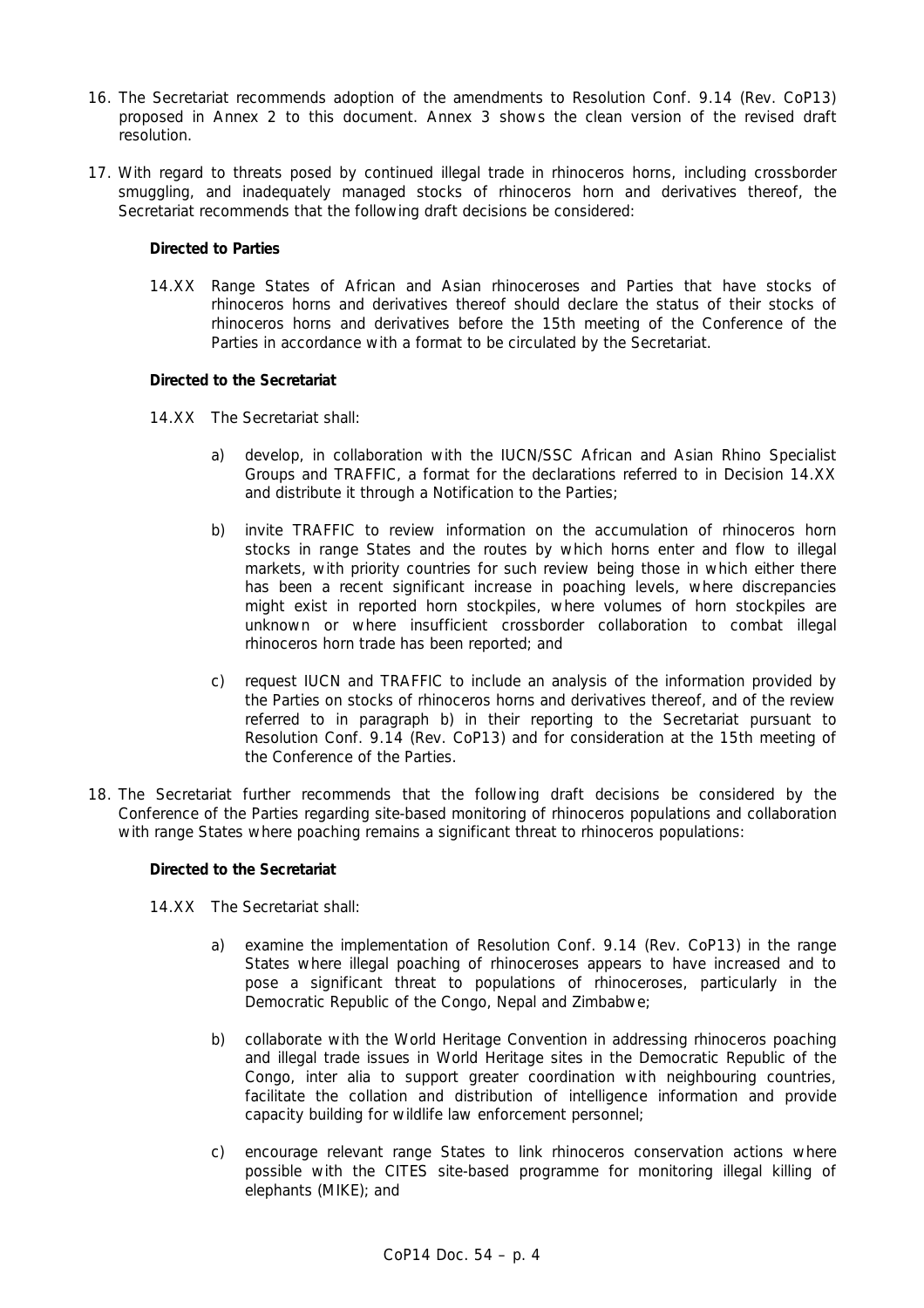- d) report on the implementation of this Decision at the 57th meeting of the Standing Committee and at the 15th meeting of the Conference of the Parties.
- 19 The financial implications of adopting the recommendations proposed in this document are currently not reflected in the costed programme of work for the Secretariat for the triennium 2009-2011 in document CoP14 Doc. 7.3, which was developed before the report in Annex 1 to this document was submitted. They are estimated at USD 130,000 for the research and reporting requested from IUCN and TRAFFIC, and for examining the implementation of Resolution Conf. 9.14 (Rev. CoP13) in certain range States and collaborating with the World Heritage Convention.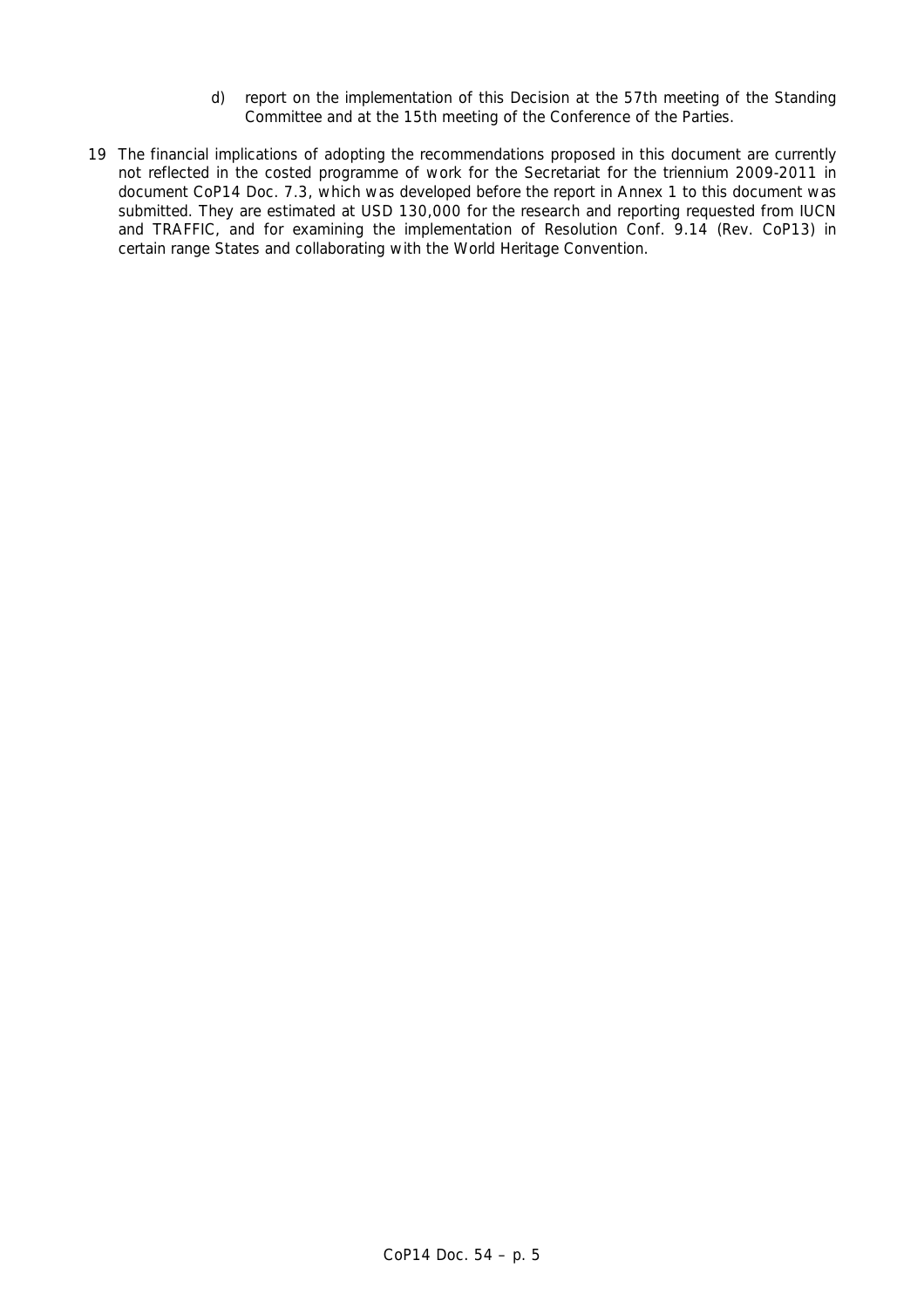

# **African and Asian Rhinoceroses – Status, Conservation and Trade**

**A report from the IUCN Species Survival Commission (SSC) African and Asian Rhino Specialist Groups and TRAFFIC to the CITES Secretariat** 

**pursuant to Decisions 13.23-25 taken at the 13th meeting of the Conference of the Parties, and further deliberations at the 53rd and 54th meetings of the Standing Committee** 

Richard H Emslie<sup>1,2</sup>, Simon Milledge<sup>3,1</sup>, Martin Brooks<sup>1</sup>, Nico J. van Strien<sup>2,1</sup> and Holly T. Dublin<sup>4,1</sup> (compilers)

> <sup>1</sup> IUCN/SSC African Rhino Specialist Group (AfRSG). <sup>2</sup> IUCN/SSC Asian Rhino Specialist Group (AsRSG)<br><sup>3</sup> TRAFFIC <sup>4</sup> IUCN/SSC

> > **January 2007**

*Much of the information on African Rhinos in this document was supplied by African range States and collected at the 8th IUCN/SSC African Rhino Specialist Group (AfRSG) meeting in Swaziland in mid-2006, which was sponsored by the Department for Environment, Food and Rural Affairs of the United Kingdom of Great Britain and Northern Ireland (DEFRA). DEFRA also provided support to the IUCN/SSC AfRSG for the preparation of this report. The IUCN/SSC AfRSG is also grateful for additional partial core support of its work from the International Rhino Foundation, Save the Rhino International, WWF and US Fish & Wildlife Service's Rhino & Tiger Conservation Fund. TRAFFIC is grateful to WWF for their financial support of TRAFFIC's work on this document.* 

*Keryn Adcock, Steven Broad, Tom Milliken and Sabri Zain are thanked for commenting on drafts and improving this document.* 



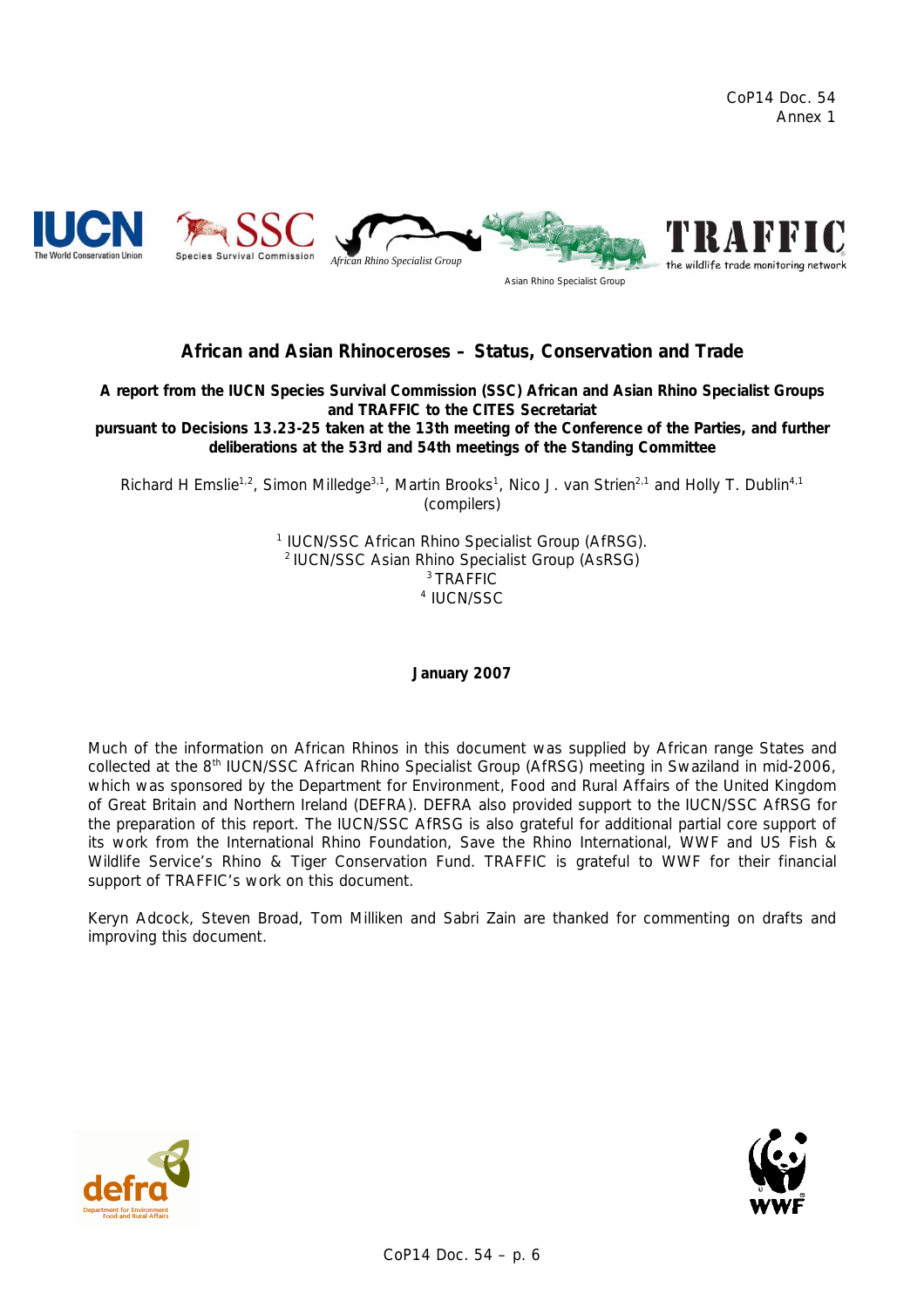# **1. Introduction**

CITES Decision 13.23 (a) calls on the IUCN/SSC's African and Asian Rhino Specialist Groups to share information on the national and continental status of African and Asian rhinoceros species, the legal and illegal trade in rhinoceros and rhinoceros products and their derivatives, incidents of illegal killing of rhinoceroses and rhino conservation management strategies and actions. The 53d and 54th meetings of the CITES Standing Committee also requested additional information on trade issues from TRAFFIC. This document serves as the written summary of information for consideration at CITES CoP14 under Decision 13.25 (a); and includes recommendations (Section 5) for further reporting arrangements on the conservation and trade in African and Asian rhinos thereby satisfying Decision 13.23 (b).

# **2. African rhinos**

#### **2.1 Status and trends**

The IUCN/SSC's African Rhino Specialist Group (AfRSG) has met every two years since 1991, and updates the status of African rhinoceroses at these meetings. Data are primarily provided by official range State representatives. The continental statistics on rhino numbers were most recently updated at the  $8<sup>th</sup>$ meeting of the IUCN/SSC AfRSG held in Swaziland from 27 June to 2 July 2006, with numbers reflecting best population estimates as of 31 December 2005.

Unlike many species, African rhinos are frequently monitored using techniques which provide relatively accurate and precise population estimates. Many rhino populations use ear-notching, which allows all or most rhinos to be individually known, or assessed through the application of *Rhino* Bayesian Mark-Recapture analysis. In several large populations or very large areas where individual-based monitoring is not feasible, aerial or ground distance-based or stratified block count methods are employed. While the status of some populations is less well known, the combination of the approaches above has enabled adequate monitoring of the conservation status of the majority of African rhinos.

Overall numbers of both species of African rhinos in the wild have continued to increase with white rhino (*Ceratotherium simum*) numbers up to an estimated 14,550 and black rhinos (*Diceros bicornis*) up to 3,725. The trends since 1991 are shown in Figures 1 and 2.



**Figure 1 White rhinoceros population trend, 1991-2005** *Changes in estimated numbers of white rhino in Africa since 1991 with fitted 3rd order polynomial trendline (IUCN/SSC AfRSG data). The apparent dip in numbers of white rhino from 2001 to 2003 simply reflects sampling error around the estimate for the largest population, i.e. the 2003 estimate was probably at the "low" end due to sampling chance. Estimates for this population are derived using distance sampling along sample aerial transects and the trend is clearly up.*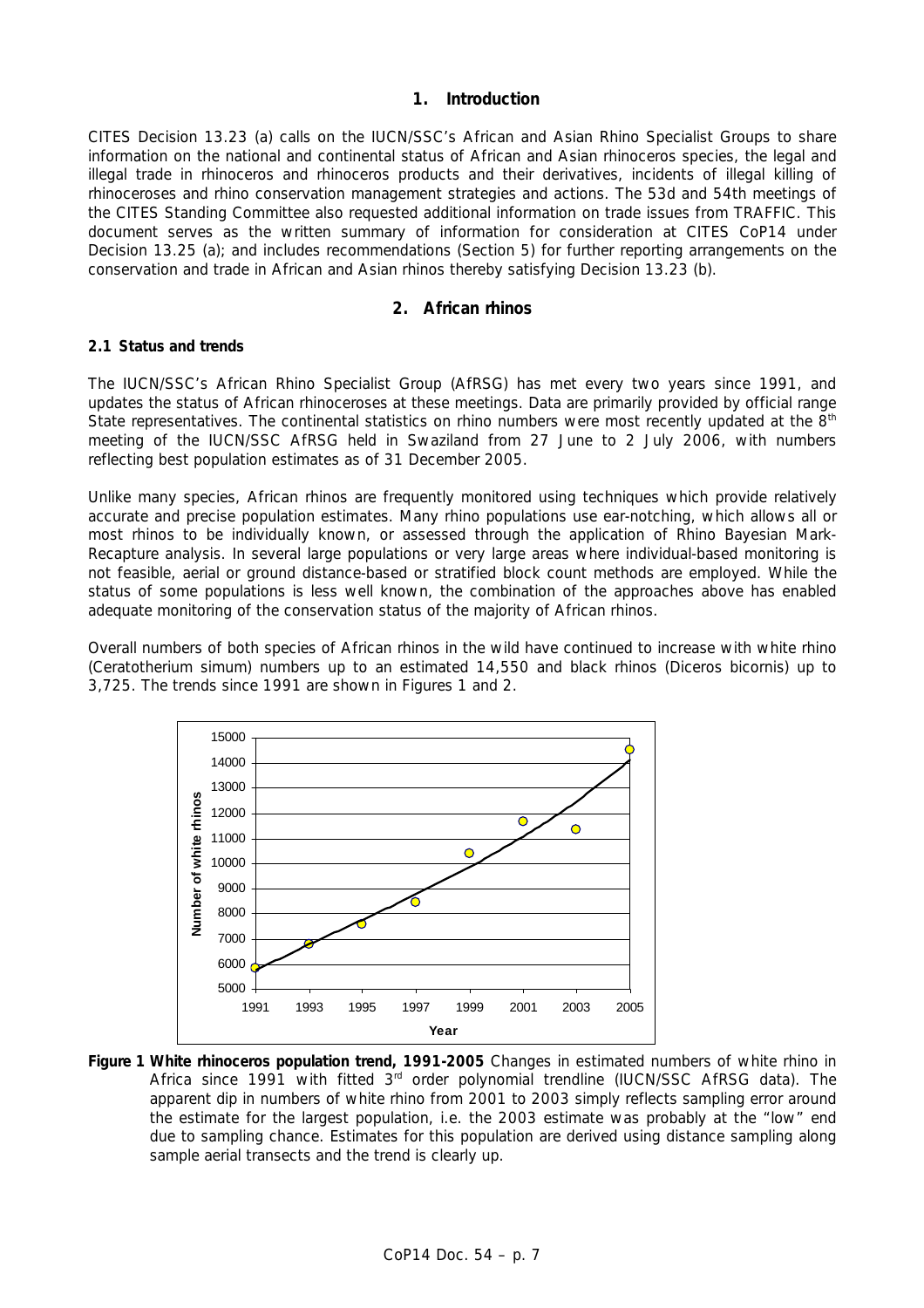

**Figure 2 Black rhinoceros population trend, 1991-2005** *Changes in estimated number of black rhino in Africa since December 1991 with fitted third order polynomial trendline (IUCN/SSC AfRSG data*). *Note how numbers bottomed out in the early 1990s reaching a low of 2,410 in 1995, but have increased since then to reach 3,725 by 31 December 2005.* 

Since 1995, white and black rhino numbers have increased by 92 % and 55 % with annual growth rates of 6.8 % and 4.5 % respectively. The lower performance of black rhino is due to the effects of increased density-dependence in some of the larger black rhino populations following periods of low levels of removals and in some cases also increases in densities of potentially competing browsers. Increased attention is now being paid to reducing densities of black rhinos (and possible competing browsers) through increased offtakes in an effort to stimulate underlying growth rates in these populations and create additional new populations with the capacity for rapid growth.

The increase in overall numbers of rhino of both species since 1995 has been mirrored by a corresponding increase in the number of populations rated as Continentally *Key* or *Important* (See Annex 1 for definitions) by the IUCN/SSC AfRSG (see Figures 3 and 4).



# **Figure 3 Changes in numbers of IUCN/SSC AfRSG-rated Continentally Key and Important white rhino populations in Africa**

There are now 112 *Key* and *Important* populations in Africa, up from only 60 in 1995. While the number of smaller *Important* populations has increased, the number of *Key 1* populations, deemed critical for taxon survival (with either  $>50$  % of a subspecies or an increasing or stable population of  $>100$ ), has barely changed. By the end of 2005, the six white and six black *Key 1*-rated populations conserved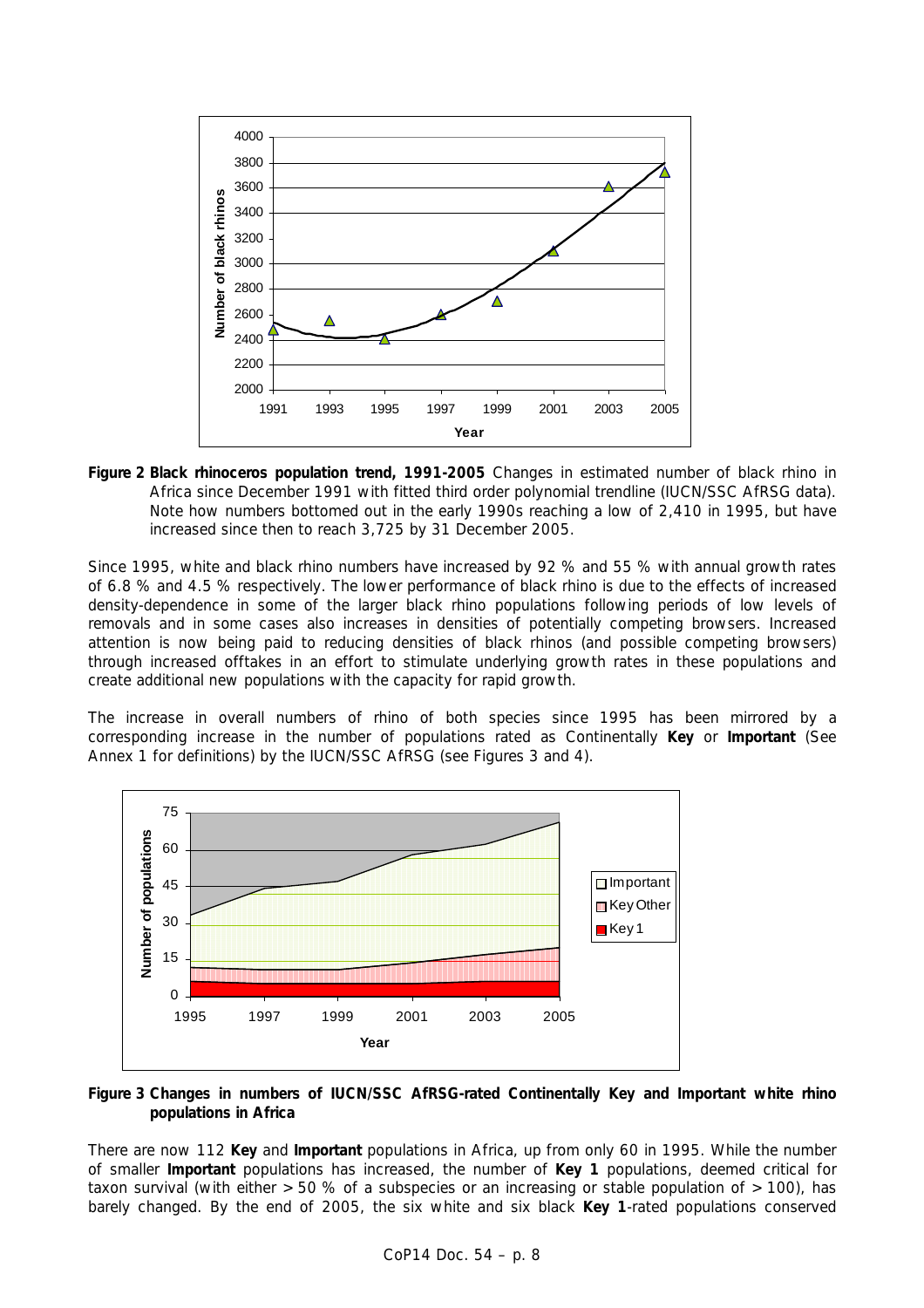9,273 (63.8 %) and 1,768 (47.5 %) of Africa's white and black rhinos respectively. Overall, *Key* and *Important* populations conserved 81.3 % and 85.9 % of white and black rhino with another 352 white and 74 black rhino populations of lesser importance conserving the rest.



### **Figure 4 Changes in numbers of IUCN/SSC AfRSG-rated Continentally Key and Important black rhino populations in Africa**

The latest numbers of African rhinos by range State are listed in Table 1. Despite the positive trends overall shown by Figures 1-4, poaching and snaring have increased in some range States and one of the six recognized subspecies of African rhino is now likely to be extinct, while another has been reduced to very low numbers and its future is precarious.

| <b>Species</b><br>White rhino |             |            |              |            | <b>Black rhino</b> |              |              |                        |          |          |  |  |
|-------------------------------|-------------|------------|--------------|------------|--------------------|--------------|--------------|------------------------|----------|----------|--|--|
| <b>Subspecies</b>             | C.s.cottoni | C.s.simum  | <b>Total</b> | Trend      | D.b.bicornis       | D.b.longipes | D.b.michaeli | D.b.minor              | Total    | Trend    |  |  |
|                               | (northern)  | (southern) |              |            | (south-western)    | (western)    | (eastern)    | (southern-<br>central) |          |          |  |  |
| Botswana                      |             | 99         | 99           | Up+Intro   |                    |              |              | 5                      | 5        | Stable   |  |  |
| Cameroon                      |             |            |              |            |                    | Extinct?     |              |                        | Extinct? | Extinct? |  |  |
| DR Congo                      | 4           |            | 4            | Down       |                    |              |              |                        |          |          |  |  |
| Kenya                         |             | 234        | 234          | Up         |                    |              | 540          |                        | 540      | Up       |  |  |
| Malawi                        |             |            |              |            |                    |              |              | 10                     | 10       | Up       |  |  |
| Mozambique                    |             | 7          | 7            | Down?      |                    |              |              | ?                      | ?        | ?        |  |  |
| Namibia                       |             | 293        | 293          | Up         | 1,141              |              |              |                        | 1,141    | Up       |  |  |
| Rwanda                        |             |            |              |            |                    |              |              |                        |          | Stable   |  |  |
| South Africa                  |             | 13,521     | 13,521       | Up         | 80                 |              | 41           | 1,258                  | 1,379    | Up       |  |  |
| Swaziland                     |             | 75         | 75           | Up         |                    |              |              | 16                     | 16       | Up       |  |  |
| Tanzania                      |             |            |              |            |                    |              | 57           | 44                     | 101      | Up       |  |  |
| Uganda                        |             | 4          | 4            | <b>New</b> |                    |              |              |                        |          |          |  |  |
| Zambia                        |             | 2          | $\mathbf{2}$ | Down       |                    |              |              | 6                      | 6        | Up       |  |  |
| Zimbabwe                      |             | 308        | 308          | Up         |                    |              |              | 527                    | 527      | Down     |  |  |
| Totals                        | 4           | 14,543     | 14,550       | Up         | 1,221              | 0            | 639          | 1,866                  | 3,726    | Up       |  |  |

### **Table 1 Numbers of African rhino by country, species and subspecies as of 31 December 2005.**

*Note: The* C. s. simum *populations in Kenya, Uganda and Zambia are out of range as is the one* D. b. michaeli *population in South Africa. There have been unconfirmed reports of a few rhino possibly surviving in Ethiopia and the Sudan as well as unconfirmed reports of black rhino from Mozambique but these need to be verified.* 

Table 1 shows that four range States (Kenya, Namibia, South Africa and Zimbabwe) continue to conserve most black (96.3 %) and white (98.7 %) rhino in Africa. Rhino numbers have increased and new populations have been created in all these except for Zimbabwe where black rhino numbers (but not white rhino) have declined slightly (-1.7 %) since December 2003. Significant field conservation effort (i.e. protection and translocations to maintain productivity of established populations and create additional populations), coupled with political will, have been the primary reasons for continued successes.

Numbers of white rhinos continue to increase in Botswana and Swaziland, and numbers of black rhinos have also increased in Swaziland and the United Republic of Tanzania as well as a small increase in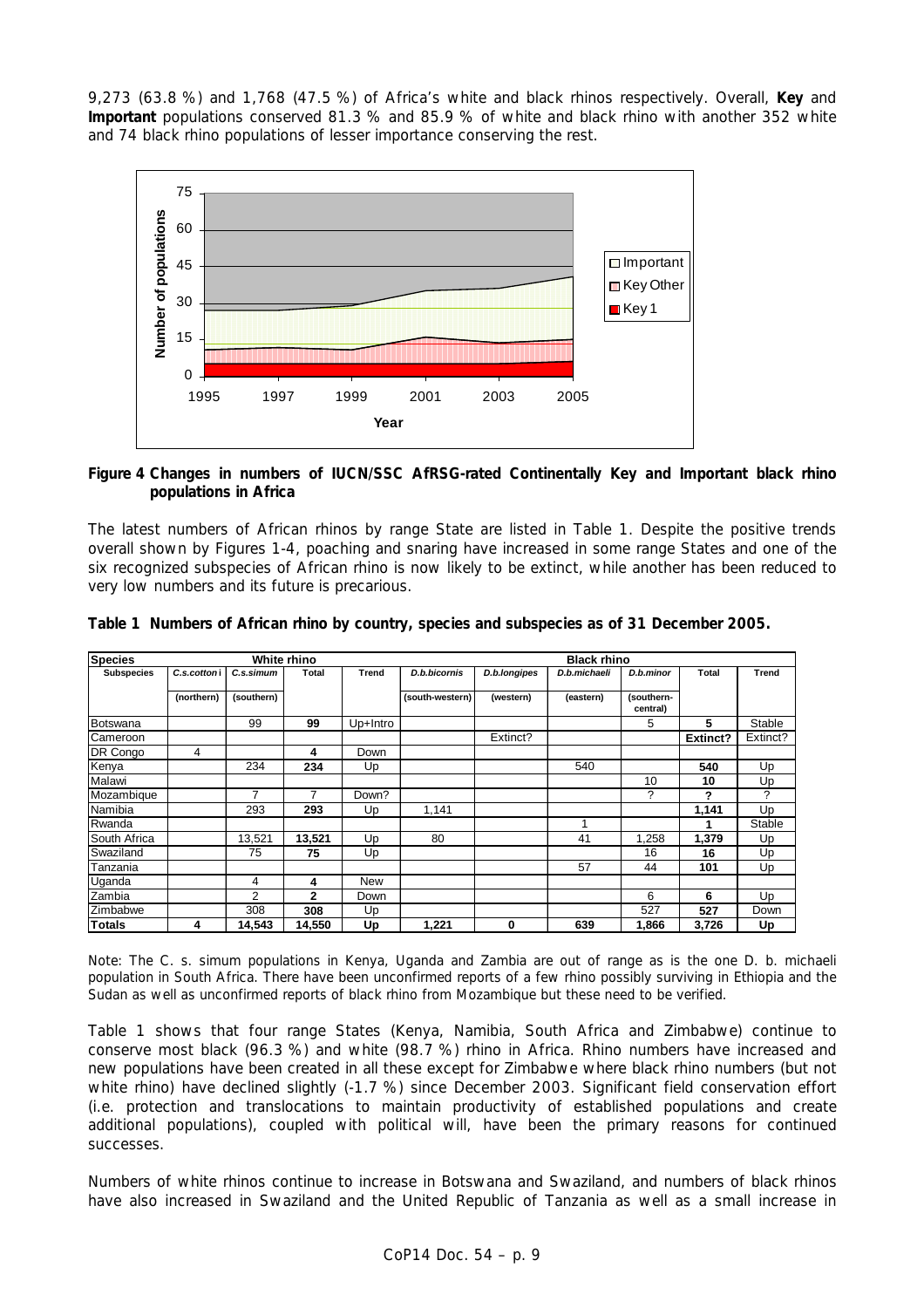Malawi. A small white rhino population has been confirmed in Mozambique with a small number of unconfirmed reports of black rhino in the country. Since CITES CoP13 (October 2004), a small population of southern white rhino has been established in Uganda with the creation of a small private sanctuary. Table 1 reflects numbers at 31 December 2005. Since then, an additional 10 founder black rhinos have been translocated to Zambia; the lone female found in Rwanda has died and there are unconfirmed reports of a few rhinos in Ethiopia, the Sudan and possibly another single rhino in Rwanda.

The private sector is playing an increasingly important role in rhino conservation with 27.5 % of Africa's rhinos being either privately owned (4,234) or managed for the State on a custodianship basis (797). Many of these populations are, with a number of exceptions (especially in Zimbabwe which has four *Key* black rhino populations under private custodianship and South Africa which has five privately-owned *Key* white rhino populations) generally smaller than those on State land.

White rhino as a species and southern white rhino at the subspecies level are classified by IUCN's Red List of Threatened Species as *Near-Threatened.* However the northern white rhino is classified as *Threatened – Critically Endangered*. Black rhino as a species and the eastern and southern-central black rhino at the subspecies level are also classified by IUCN as *Threatened – Critically Endangered*. The Southwestern black rhino is however listed as *Threatened – Vulnerable.*

Following surveys over most of its possible range in 2006, the western black rhino *D. b. longipes* in Cameroon is feared extinct as no signs of rhino were found by survey teams, but evidence of general wildlife poaching was widespread. It is feared that this subspecies may now be extinct.

Northern white rhino (*C. s. cottoni*) numbers have declined rapidly since 2003 due to an upsurge in poaching in the only surviving wild population in Garamba National Park, Democratic Republic of the Congo, and surveys have confirmed the presence of only four rhinos.

Table 1 excludes rhinos under more intensive management in zoos and safari parks worldwide. At the 2006 IUCN/SSC AfRSG meeting it was reported that there were 240 black rhino (171 *D. b. michaeli* and 69 *D. b. minor*) and 760 white rhinos (750 *C. s. simum* and 10 *C. s. cottoni*) in captivity, although one of the last remaining 10 Northern white rhinos in captivity has since died.

### **2.2 Illegal killing**

At the continental species level, poaching does not appear to have had a serious impact on overall numbers of rhinos in Africa, with poaching losses in parts of the range surpassed by encouraging growth rates in others. During 2002-2005, an annual average of 56 poached carcasses were detected and reported in Africa. It should be noted, however, that whilst many rhino populations in Africa are well monitored, the likelihood of detecting poached carcasses in some parts of their range is limited by dense vegetation, low patrol coverage and logistical challenges. Poaching data can only be properly interpreted when considered within the context of law enforcement (and hence search) effort and other key factors (such as the accuracy of specific population estimates or by considering the ratio of reported poaching to deaths from other causes). From detected and reported figures, it was apparent that the annual average poaching incidents during 2003 to 2005 represented just 0.2 % of the total number of white rhinos at the end of 2005, and slightly higher at 0.7 % for black rhinos. In the two largest range States, South Africa and Namibia, average annual detected poaching incidents during 2003-2005 represented only 0.1 % and 0.02 % of the respective rhino numbers at the end of 2005.

While poaching levels have not prevented rhino numbers in most countries from increasing, poaching for horn has impacted negatively on certain subspecies in Cameroon, the Democratic Republic of the Congo and Zimbabwe in recent years. In terms of overall numbers, the recent escalation of poaching in Zimbabwe (one of the four major African rhino range States) is of particular concern.

Garamba National Park, a World Heritage Site in the Democratic Republic of the Congo, holds the sole wild population of northern white rhino *Ceratotherium simum cottoni.* Whilst poaching pressure initially increased during civil unrest and war in the late 1990s, good reproduction enabled the population to remain relatively stable. Since 2003, however, poaching escalated and the population declined rapidly with 11 carcasses found in a three-month period between March and May 2004. Confirmed numbers of northern white rhino fell from 30 individuals in April 2003 to just four in August 2005, presenting serious doubts over the longer-term viability of this subspecies. Since African Parks Foundation were contracted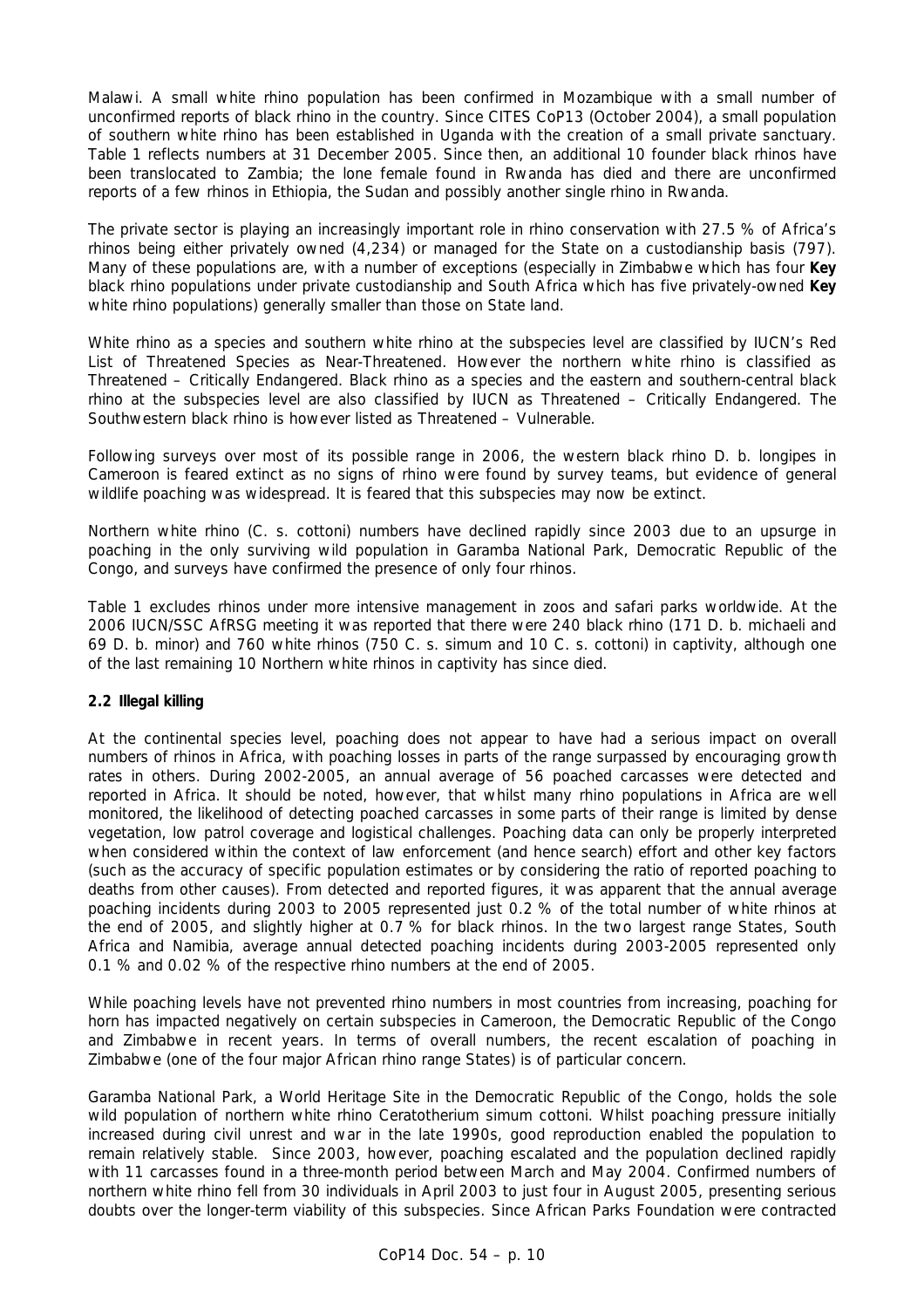to manage Garamba National Park in late 2005, the indications (e.g. ratio of fresh to old carcasses of elephants and buffalo, and the number of poachers camps recorded in the March 2006 surveys) are that while still volatile, security within the Park has been improved.

In Cameroon, the only known range State for the western black rhino *Diceros bicornis longipes*, no evidence of rhino was found during extensive surveys during the dry season in 2006. The population was estimated at 10 to 13 individuals in 2002, though these were unconfirmed.

Zimbabwe has experienced high poaching levels (for horn) as well as increased snaring (including use of cable snares) associated with land resettlement in some areas. From January 2003 to June 2006, 79 % of 111 recorded black and white rhino mortalities were attributed to poaching and snaring. The increase in poaching and snaring in some Zimbabwe populations has resulted in numbers of black rhino in Zimbabwe declining slightly since 2003, despite some active management to treat snared rhino and moving of some animals affected by human resettlement to safer areas. Fortunately because several Zimbabwean black rhino populations are amongst the best performing in Africa, rapid breeding has largely made up for the increased losses due to poaching and snaring in the country. In addition, in joint Zimbabwe Parks and Wildlife Management Authority/WWF operations, snares have been removed from over 50 rhinos over the last five years, and many rhinos in other vulnerable areas have been translocated. If this had not happened, many of these animals would have died and there would have been a bigger decline in Zimbabwe's rhino population. There is, however, concern that if enhanced security cannot be provided to some populations, numbers may decline further in this major range State.

By way of contrast, poaching accounted for only 1 % of 96 reported black rhino deaths available for analysis from 2002 to 2004 in South Africa, with a further 4.2 % resulting from untargeted snaring of young black rhinos (< 2 years old). From 2002 to 2005, South Africa has also reported the loss of an average of 1.5 black rhinos and 14 white rhinos per year to illegal killing. None of the 54 reported black rhino deaths in Namibia from 2002 to 2004 were due to poaching.

Kenya has also experienced poaching losses in specific populations, although effective metapopulation management has helped ensure that the overall national total has increased.

In summary, poaching for rhino horn remains the main threat to rhinos in Africa, and this has already led to the serious decline of northern white rhino in the Democratic Republic of the Congo and the feared extinction of the western black rhino in Cameroon. Further, targeted rhino poaching, and loss or rhinos to collateral and targeted snare injuries is threatening rhino conservation efforts in Zimbabwe, and to a lesser extent in other range States.

### **2.3 Trade**

A review of illegal trade routes and additional information pertaining to poaching dynamics will be provided by TRAFFIC as an information document at CITES CoP14. There is concern that expanding Asian economic involvement in parts of Africa poses a risk that could lead to an expansion of an illegal horn trade in Africa.

For a discussion of the impacts of CITES actions on legal trade and rhinos: see sections 4.2-4.5.

In South Africa, wildlife investigators from at least five provincial conservation agencies, South African National Parks and Organised Crime Units of the South African police have been cooperating together to combat a new threat posed by a group or groups linked to the deaths of at least 19 rhino in South Africa. One apprehended Vietnamese national claimed diplomatic immunity and left the country, and there has recently been another arrest with more expected soon.

Concerns have been raised within the SADC Rhino and Elephant Security Group about insufficient crossborder cooperation between Zimbabwe and South Africa in dealing with cases of rhino horn poaching detected in Zimbabwe with established South African connections. Several investigations still await follow-up from the relevant authorities in South Africa.

To minimize the risk of horn getting into illegal hands in South Africa, a voluntary moratorium on the issuing of permits by provinces for the internal sale of rhino horn in South Africa has been put in place until legislation prohibiting internal sales can be promulgated.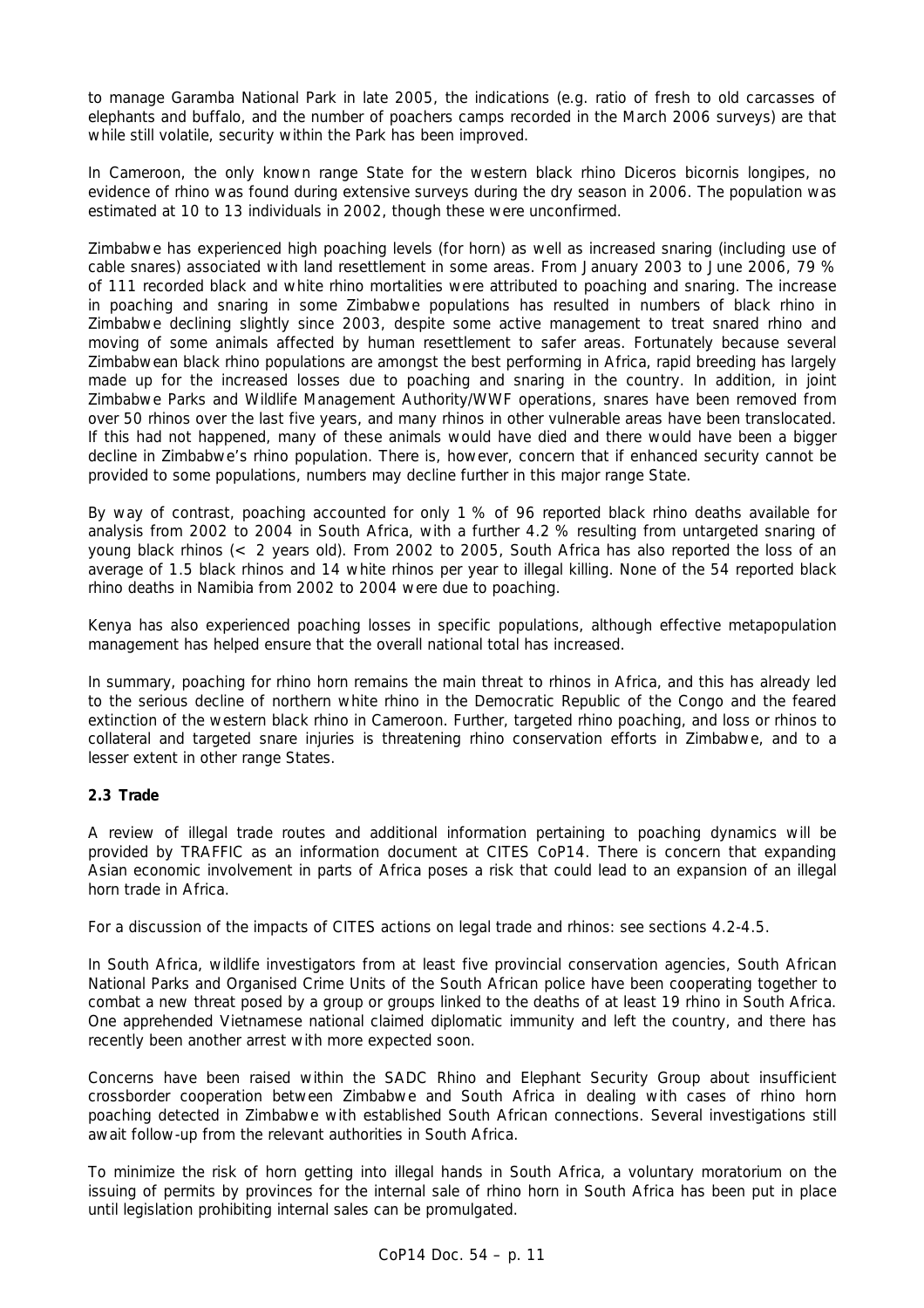#### **2.4 Major conservation actions and field activities**

The very critical status of the northern white rhino (restricted to Garamba National Park in the Democratic Republic of the Congo), following the upsurge in poaching in 2003, resulted in the development of an emergency strategy aimed at providing increased support for the Park and translocating a founder group of five rhinos to a more secure site. An international delegation led by the IUCN/SSC AfRSG held very high-level discussions with Government officials of the Democratic Republic of the Congo in Kinshasa in January 2005, but despite initial support from the President's Office, later complications prevented the signing of the protocol. Subsequently, African Parks Foundation was contracted by the *Institut Congolais pour la Conservation de la Nature* (ICCN) to manage Garamba National Park for five years. The IUCN/SSC AfRSG was commissioned to plan a survey, and replicated aerial total counts were undertaken in March 2006. This survey and follow-up work confirmed the presence of the four rhino reported above. A strategic planning workshop is planned for 2007 to determine the best approach for securing the future of this subspecies.

Emphasis is being placed on creating larger viable populations of black rhino as a survival measure. To this end, a founder population of 15 *D. b. minor* has been re-established in North Luangwa National Park in Zambia, through cooperation between the Zambian Wildlife Authority and Frankfurt Zoological Society, and also South African National Parks, North West Parks and Tourism, and the Eastern Cape Parks Board which donated the rhino. In addition, the WWF/Ezemvelo KZN Wildlife's Black Rhino Range Expansion Project has already facilitated the creation of three potentially large and viable black rhino populations in KwaZulu-Natal, South Africa. A major new custodianship scheme has also been established on a private conservancy in Zimbabwe with 71 rhinos being moved into an area of over 3,000  $km^2$  which have already expanded to 94 through reproduction.

Most rhinos currently are concentrated in areas where law enforcement effort is above minimum threshold levels and therefore can be effective. Intelligence gathering and the increased cooperation and sharing of information between undercover wildlife investigators and specialized police units (catalysed by the Southern African Development Community Rhino and Elephant Security Group) are also making a significant contribution to combat poaching by an organized international syndicate in South Africa. 'Scene of the Crime' training courses have been held in eight African range States in an attempt to maximize the chances of catching rhino criminals as well ensuring all evidence collected can be used in court to help secure convictions. However as mentioned above, there is a need for increased cross-border cooperation between authorities in South Africa and Zimbabwe. The management and protection of rhinos is very expensive (up to USD 1,000 per  $km^2$  per year), and so Parties and NGOs are strongly encouraged to support range States in their rhino conservation activities, which are becoming increasingly difficult to fund.

Since CoP13, there has been an increasing focus on improving biological management of rhino populations for growth; and continued translocations have further increased not only the number of rhinos but the number and spread of populations throughout the continent. However there is still room to improve our knowledge, and hence decision-making about biological management. Capacity building, coordination and work with neighbouring communities also remain important aspects of successful rhino conservation. A major DEFRA-funded Darwin Initiative project in Kenya has also helped build capacity and promoted improved monitoring and biological management. Status reporting in the SADC Rhino Management Group region (Namibia, South Africa, Swaziland and Zimbabwe) continues to guide and inform decision-making on biological management. The successful Italian-funded Phase 1 of the Southern African Development Community (SADC) Regional Programme for Rhino Conservation came to an end in September 2005, but has made major contributions towards building capacity and guiding the implementation of rhino conservation in the region. The biennial meetings of the IUCN/SSC AfRSG remain a powerful mechanism for capacity building and compiling information on status, trade and conservation within the African rhino range States.

In Africa, the greatest rhino conservation successes have occurred in stable political and economic situations where governments have demonstrated significant political will, providing sufficient resources to enable dedicated staff to undertake effective field conservation (i.e. protection and management of rhinos to meet demographic and genetic goals – including translocations and the establishment of new populations).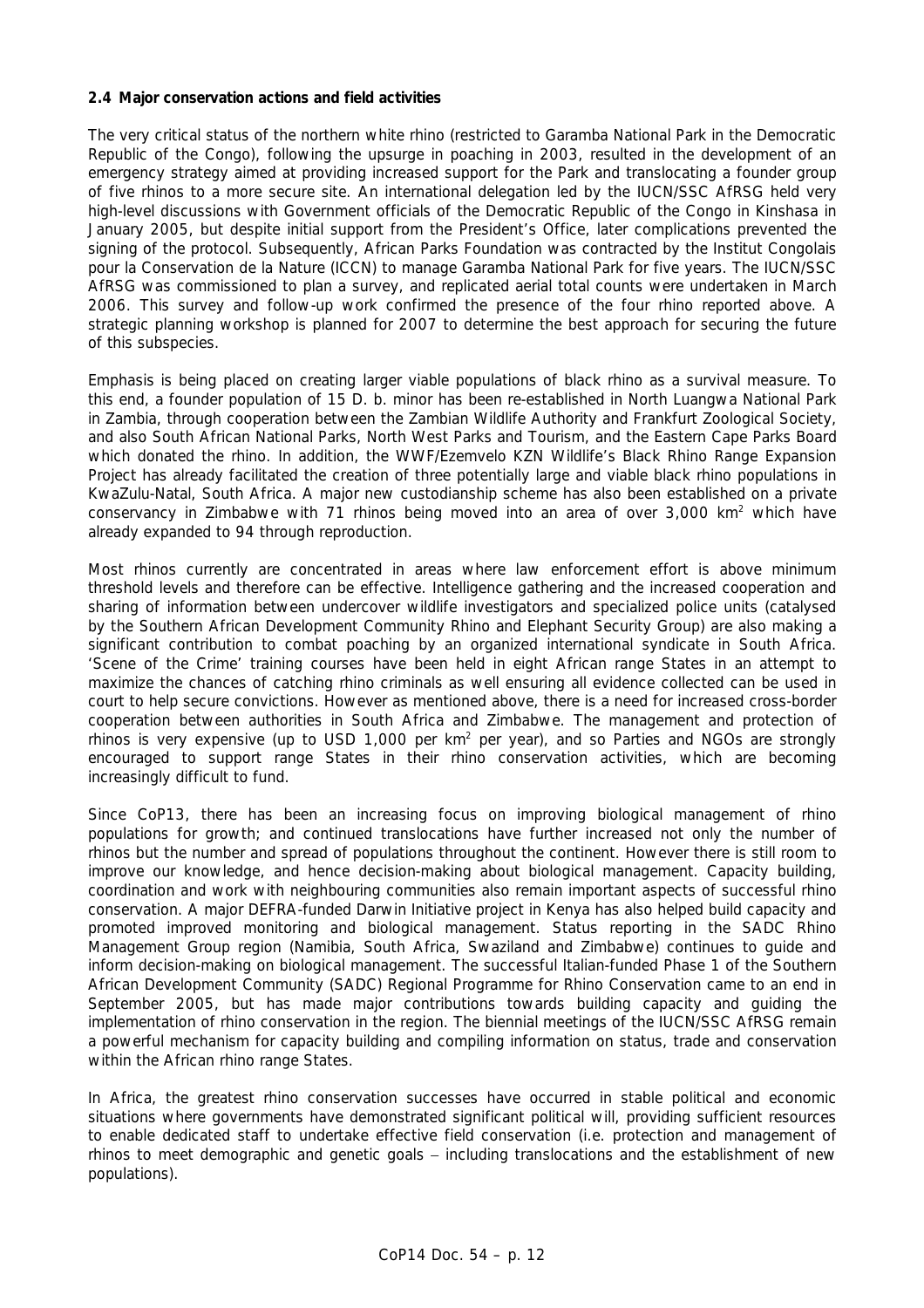#### **2.5 Management plans and strategies**

At the continental level the IUCN/SSC's AfRSG recommends strategies for the successful conservation of African rhinos. Currently Botswana, Kenya, Namibia, South Africa, the United Republic of Tanzania, Zambia and Zimbabwe have national rhino strategies and policies. While they are country specific, there are many similarities between the plans and all follow IUCN/SSC AfRSG recommended approaches. Swaziland has also started drafting a strategy and has indicated it will be asking the IUCN/SSC AfRSG for comment.

The IUCN/SSC AfRSG is currently assisting South African members of the SADC Rhino Management Group to update the South African black rhino conservation plan and revise its conservation targets. The revised plans should be completed within the first six months of 2007. Kenya, Namibia and the United Republic of Tanzania have also indicated to the Group that they will shortly be updating their conservation plans and have requested review by the Group.

These national plans tend to be constructed around a logical framework featuring an overall vision and goal with measurable targets which invariably stipulate a minimum underlying metapopulation growth target of at least 5 % per annum. At the next level, these plans usually list a number of key components which are essential to achieving rhino conservation goals such as protection, biological management for growth, monitoring for management, capacity building, coordination and support and sustainability. Each key component has its own objectives and most plans briefly outline the range of activities and recommended strategies needed to meet each objective, as well as listing a number of indicators of progress against each key component objective. Each country coordinates implementation of their plans through one or more rhino committees. These programmes are reported on at the biennial IUCN/SSC AfRSG meetings.

A SADC Regional Strategy has also been developed through the Italian-funded SADC Regional Programme for Rhino Conservation.

An essential ingredient of all successful strategies is the degree to which they are implemented in the field. Sufficient commitment and expenditure from the range State concerned (boosted by additional, targeted donor support) is needed to ensure appropriate field action aiming to minimize illegal killing of rhinos (through protection and use of effective investigation and prosecution techniques) and to grow rhino numbers rapidly (using monitoring to guide biological management for growth). Ensuring political support and budgets is crucial to success, as is ensuring sufficient capacity to undertake necessary conservation actions.

### **2.6 Coordination and implementation mechanisms**

Range States ensure direction and coordination through membership on the IUCN/SSC AfRSG and participation at various regional forums including SADC's Rhino Management Group, Rhino Recovery Group and Rhino and Elephant Security Group. Phase one of the SADC Regional Programme for Rhino Conservation has ended, and the focus of a phase two programme is being discussed, but will most probably concentrate on regional rhino re-establishment activities. An East African Community Rhino Management Group (Kenya, Uganda and the United Republic of Tanzania) is currently being constituted to enhance the metapopulation management of *D. b. michaeli*. These various groups comprise assemblages of different countries and/or conservation disciplines depending on the countries' needs.

### **2.7 Horn stockpiles**

Based on information supplied to the IUCN/SSC AfRSG meeting by range States, the current rhino horn stockpile in Africa is at least 19,850 kg. The majority (91 %) of the stockpile is State-owned, whilst in terms of origin, 86 % was derived from legal sources (i.e. natural mortality or management-related activities such as dehorning or horn-tipping). Reported government-held stockpiles in Namibia, South Africa and the United Republic of Tanzania have increased since 2004. Kenya and Swaziland have also submitted information on horn stocks to IUCN/SSC AfRSG for the first time. All countries reporting with the exception of Botswana also broke down their stockpile according to whether it was derived from management activities (e.g. natural mortality, dehorning, horn-tipping) or resulted from law enforcement actions (e.g. seizures and confiscations). In most cases, reported stockpiles differentiated between black and white rhino horn, but in some instances black and white rhino horns were pooled.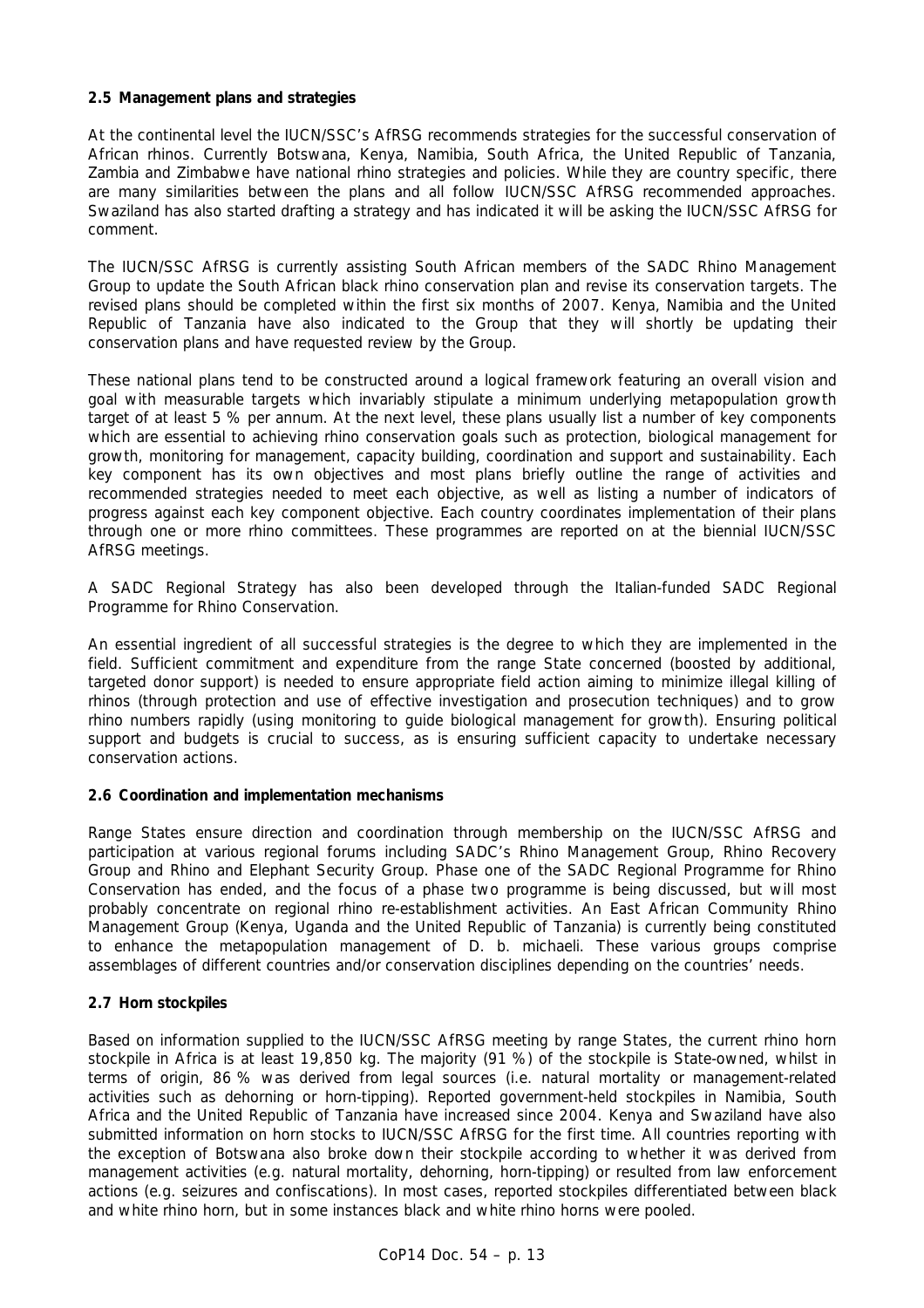Some unexplained reductions in reported stockpiles have been recorded between 2004 and 2006 from Botswana and Zimbabwe in terms of the overall quantities and/or composition, but at this stage the reasons for these discrepancies still have to be determined. Although reporting and registration of privately-held horn stocks in South Africa has increased, there are gaps in knowledge regarding some of these stocks. Legislation is being promulgated in South Africa which will make the registration of rhinos and horns compulsory, with failure to register horns a criminal offence. Organised Crime Units of the South African Police also are planning to do an audit of horn stocks in private possession.

In general, however, horn stockpile marking, registration and management has continued to improve through TRAFFIC's on-site support and capacity-building activities, as well as the publication of a document of recommended minimum standards and best practices for rhino horn stock management ('Rhino Horn Stockpile Management: Minimum standards and best practices from east and southern Africa' Simon Milledge, TRAFFIC East/Southern Africa, 2005). Almost all major range States are now using computerized horn stockpile management databases.

Some range State agencies have been routinely using microchips to mark and control their horn stocks as well as inserting them routinely into any animals immobilised for any reason. A software application (MicroTrak) has also been developed to keep track of microchip data and to facilitate determining where recovered rhino products with transponders come from.

# **2.8 Legislation**

Many range States in Africa have mandated jail terms and /or hefty fines for those convicted of poaching, to act as a deterrent. Unfortunately where the option of a fine is prescribed, the stipulated maximum fine after a few years can become insufficient due to inflation or a failure to match changes in the real economic value of rhinos (i.e. price of a live animal). While a number of deterrent sentences (significant fines and or jail terms) have been handed down in some range States, in some instances only small fines, which do not serve as a deterrent, have been handed down. It is also important that, whenever possible. rhino criminals are charged and tried under the acts with the stiffest penalties The imposition of mandatory sentences (including jail terms) has been questioned by the judiciary in some countries with the result that sentencing is now discretionary in some cases. Current prescribed penalties for rhino poaching in Mozambique only provide for a small fine, and this is a problem that needs to be rectified.

# **3. Asian rhinos**

# **3.1 Status and trends**

The IUCN/SSC Asian Rhino Specialist Group (AsRSG) has attempted to compile the most up-to-date information on the status and trends of the three species of Asian rhinos for the purpose of this report and hopes to update this information following meetings of their South Asian members prior to CoP14. The latest estimates of numbers of Asian rhinos by range State are listed in Table 2.

| <b>Species</b>    | <b>Greater One Horned</b> |        | Lesser One Horned |                 |         |              | Sumatran        |                              |  |         |       |
|-------------------|---------------------------|--------|-------------------|-----------------|---------|--------------|-----------------|------------------------------|--|---------|-------|
| <b>Subspecies</b> | R.unicornis               | Trend  | R.s.sondaicus.    | R.s.annsmiticus | Total   | Trend        | D.s.sumatrensis | D.s.harrissoni D.s. lasiotis |  | Total   | Trend |
| India             | 2,150                     | Up     |                   |                 |         |              |                 |                              |  |         |       |
| Nepal             | 413                       | Down   |                   |                 |         |              |                 |                              |  |         |       |
| Pakistan          |                           | Stable |                   |                 |         |              |                 |                              |  |         |       |
| Indonesia         |                           |        | 40-50             |                 | 40-50   | Stable/Down? | 180-200         |                              |  | 180-200 | Up    |
| Malavsia          |                           |        |                   |                 |         |              | 75-90           | 25-30                        |  | 100-120 | Up?   |
| VietNam           |                           |        |                   | $3-5$           | $3 - 5$ | Stable?      |                 |                              |  |         |       |
| Total             | $-2.565$                  | Stable | 40-50             | $3-5$           | ~50     | Stable?      | 255-290         | 25-30                        |  | 280-320 | Up    |

**Table 2 Estimates of numbers of Asian rhino by country, species and subspecies (Jan 2007)** 

*A small number of* D. s. lasiotis *may still survive in Myanmar and/or in East India near the Myanmar border. It is probably unlikely that any rhino still survive in Thailand.* 

Since CoP13, numbers of greater one-horned rhino (*Rhinoceros unicornis*) have continued to increase in its stronghold of Assam in India. Numbers are up to an estimated 1,852 in Kaziranga, 68 in Orang and 81 in Pabitora, to bring numbers in Assam up to 2,001 by 2006. In West Bengal numbers have also continued to increase and totalled 28 in Gorumara and approximately 100 in Jaldapara by 2005. A translocated population (21 in 2004) also remains in Dudhwa in Uttar Pradesh.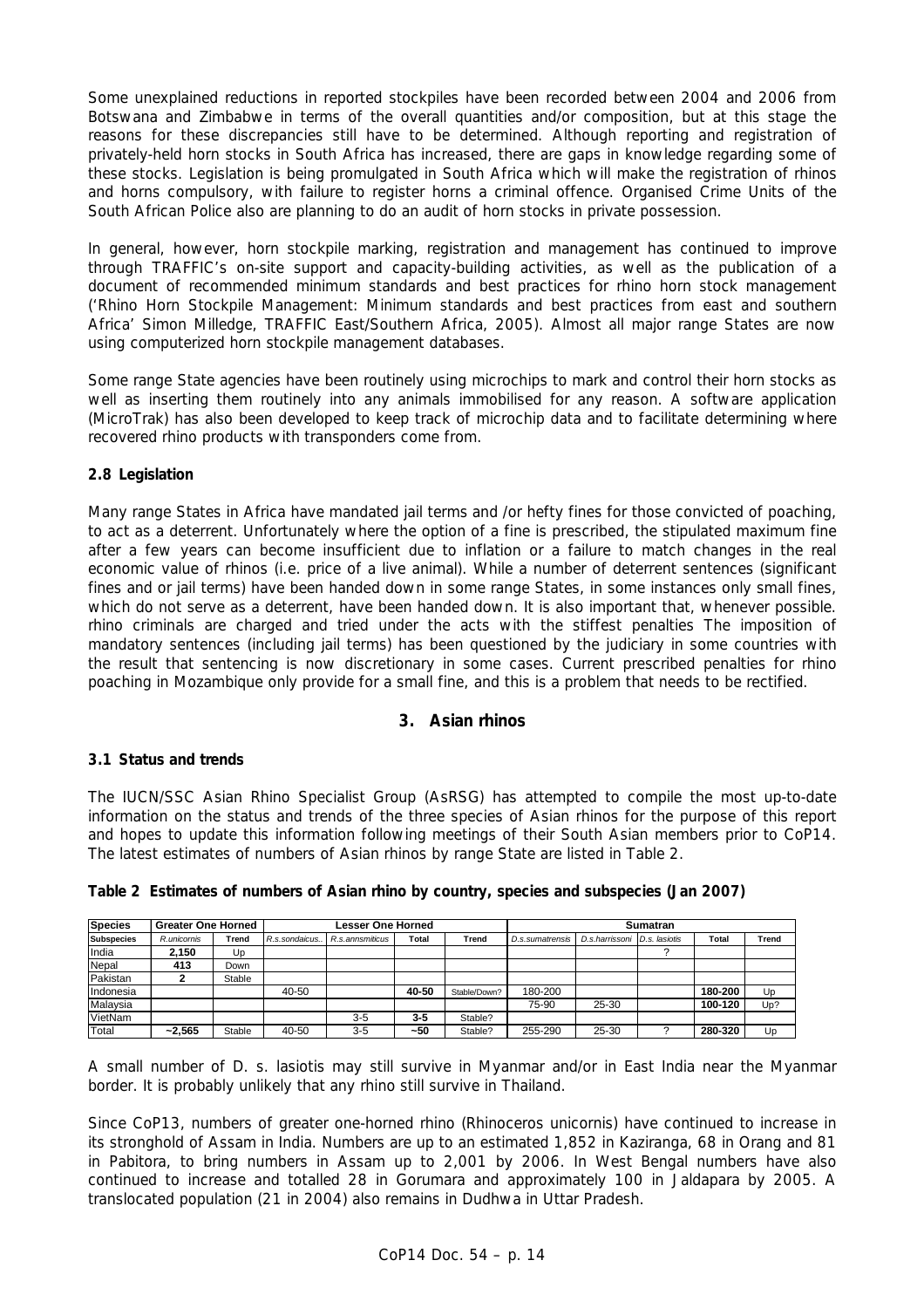By way of contrast, Nepal's greater one-horned rhino numbers have declined significantly following six years of Maoist insurgency which resulted in the abandonment and destruction of most anti-poaching outposts in the country's rhino parks. Counts in Chitwan NP and surrounding buffer areas indicated numbers had dropped from an estimated 544 in 2000 to 372 by 2005. Much of this decline is due to poaching. In 2000, Bardia National Park had an estimated 67 rhinos living in and around the Park, but in 2005 no census could be carried out due to Maoist activity in the Park. Following the recent settlement, a recent survey in the Karnali floodplain of Bardia National Park in late 2006 counted a minimum of 26 different rhino, and there could well be in the region of 35 still present in this area. However, recent patrols in the Babai Valley area of the Park failed to find a single sign of any rhinos, and it is feared that all the rhinos in this area have been poached. Suklaphanta Wildlife Reserve has a small population of six rhinos.

Current estimates of the total number of greater one-horned rhinos in the wild are therefore in the region of 2,540 animals. This species is classified as *Endangered* by IUCN Red List of Threatened Species.

It is believed that there are around 300 Sumatran rhino (*Dicerorhinus sumatrensis*) remaining with an estimated 275 in Sumatra (Indonesia) and Peninsular Malaysia and a further 25 in the Malaysian state of Sabah in northern Borneo. Currently, Indonesia holds about two-thirds of the world population of this species. Better protection against poaching, with the continued deployment of mobile Rhino Protection Units (RPUs) in the field, has led to stabilization and early recovery in some populations.

In Indonesia, Sumatran rhino occur in only three conservation areas in two provinces of Sumatra – Lampung and Aceh. The largest and best known population occurs in the Bukit Barisan Selatan National Park in Southern Sumatra. Probably up to 80 rhinos survive there and poaching has not been recorded since 2002. The Park is subject to continuing and intensifying encroachment, and has lost about a third of its area already. Though the rhinos are safe from poaching due to the presence of eight RPUs, the continuing loss of habitat and intensifying disturbance from the illegal harvesting of timber and other forest products in the remaining habitat is a serious threat to recovery and expansion of the rhino population.

The second largest population occurs in the Gunung Leuser National Park in Aceh province. This population was severely reduced by poaching in the 1980s, but has since recovered through protection by RPUs. The size of the rhino population is not very well known, but may be comparable to the Bukit Barisan Selatan population, as large areas of potential habitat have not been surveyed. The rhino habitat in Gunung Leuser is relatively safe from encroachment and disturbance because of its remoteness and inaccessibility. The terrain and conditions however make control of poaching very difficult.

A smaller population survives in Way Kambas National Park in southern Sumatra. The park is isolated from other forest areas and only ca. 40,000 ha of it is suitable for rhino. An estimated 20-30 rhino survive.

Until 2005, rhinos still occurred in the Kerinci Seblat National Park in central Sumatra. While there were possibly several hundred rhinos in Kerinci in 1980, protection using RPUs in the key areas was not able to prevent the extinction of the rhino in this park. Even though poaching has effectively been suppressed since 1997, the number of rhino declined, and since early 2005 no signs of rhino have been recorded. The population may have collapsed as a result of poaching in the past which reduced numbers and densities below viable levels.

The rhinos in Peninsula Malaysia are divided over two areas, each with probably about the same number of animals remaining. The largest block of habitat is formed by the Taman Negara NP in the centre of the country. This is the best protected habitat, but the density of rhino is very low, and there are concerns about the long-term viability of this population. The other rhino area is formed by several, more or less contiguous blocks of forest in the north of the country. The overall density appears to be higher than in Taman Negara, but the habitat is fragmented and may soon become even more fragmented because of accelerated development. Also most parts are only classified as Protection Forest. Small numbers of rhinos occur in forest areas in the centre and east of the country. All rhino areas in Peninsula Malaysia have been monitored and protected by RPUs and wildlife monitoring units, but the terrain conditions make effective protection against poaching difficult. Moreover there has been a large influx of poachers,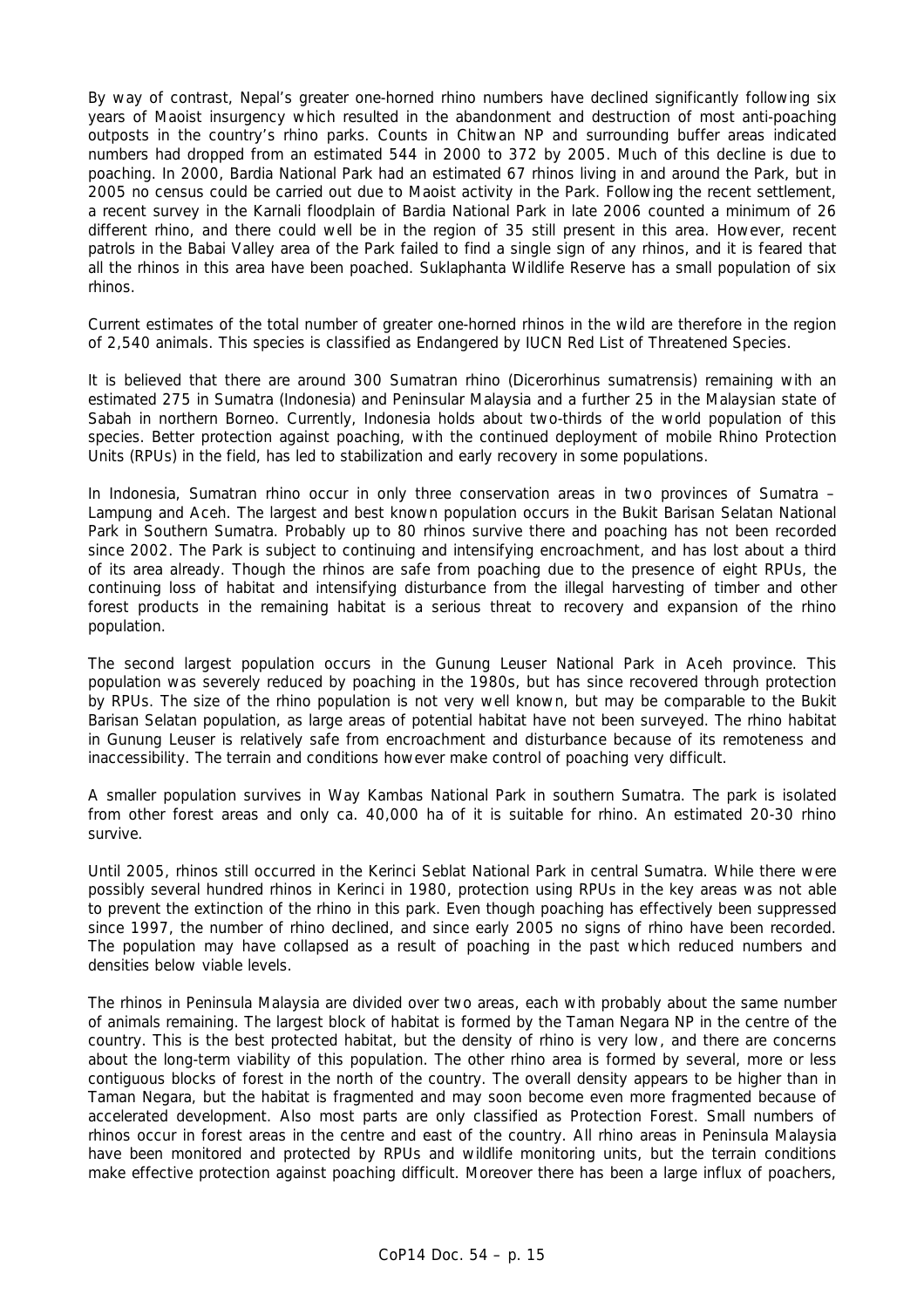allegedly from neighbouring countries, who enter the forest mainly for sandalwood collection, but also to poach for meat and other valuable commodities.

The Sumatran rhino in Sumatra and Peninsular Malaysia are of the nominative subspecies (*Dicerorhinus sumatrensis sumatrensis*). The Bornean subspecies (*D. s. harrissoni*) survives only in the Malaysian State of Sabah, on the northern tip of the island. Recent surveys in key areas (Tabin and Danum) have indicated rhino numbers slightly above earlier estimates. Future surveys may indicate that the status of this subspecies is not as dire as was reported earlier. The third subspecies (*D. s. lasiotis*) occurred in the northern parts of the historic range (northern Thailand, northern Myanmar and eastern India) and small remnants may survive in remote mountainous regions of these countries. No confirmed specific locations are known and estimates cannot be given.

About 50 Javan rhino (*Rhinoceros sondaicus)* remain in Ujung Kulon in Java (Indonesia) with less than five left in Cat Loc in Viet Nam. The Javan rhino population (*R. s. sondaicus*) in Ujung Kulon is regularly assessed through tracks counts along standard transects. The census results showed a steady increase of about 7 % annually between 1967, when effective protection and monitoring started, and 1980. Since 1980 the population has not increased, but may have declined gradually to the 40-50 now estimated to be present. The apparent limitation of population growth is most likely the result of densitydependent effects. Reproduction is occurring and signs of calves are recorded regularly, but for the last 30 years the number of rhino has declined and the area that they occupy in Ujung Kulon has shrunk.

The small Javan rhino population (*R. s. annamiticus*) in the Cat Loc area of the Cat Tien National Park in Viet Nam occupies an area of only 5,000 ha of suboptimal habitat. The total number is estimated as being between three and five, and no reproduction has been recorded since 1998.

## **3.2 Illegal killing**

From 1980 to 1997, an average of 29 greater one-horned rhino were poached per year in Kaziranga National Park. However since then poaching has been substantially reduced and from 1998-2004 only an average of five rhinos were poached per year. There have been no recent reports of poaching In West Bengal with the last recorded poaching incidents in Gorumara and Jaldapara being in 1992 and 1996, respectively.

The greatest poaching of greater one-horned rhino since CoP13 has been in Nepal and this has been the primary cause of the decline in rhino numbers in that country. Poaching is still continuing in and around Chitwan National Park with 10 rhinos being poached in just six months (July-December 2006). Most rhinos have been poached in buffer zones around the park. Encouragingly, at least seven rhino poachers were arrested in December 2006, with one being apprehended following intelligence provided by the Maoists. Following the political settlement with the Maoists, outposts are now being rebuilt and there are plans to re-establish many of the army's anti-poaching bases in Nepal's parks. Once anti-poaching patrolling improves again, poaching levels should fall.

Although not as rare as the Javan rhino, poaching pressure is more intense on the Sumatran rhino because of its distribution over many small populations in remote and inhospitable habitat. For this reason the Sumatran rhino has been considered by the IUCN/SSC AsRSG to be even more vulnerable to extinction than the rarer Javan rhino. Both these species (and their subspecies) are all classified as *Threatened - Critically Endangered* in the IUCN Red List of Threatened Species. Both species have declined to levels nearing extinction, almost entirely due to poaching for the horn and other parts as well as the loss of habitat for agriculture and settlement. The decline of the Javan rhino started earlier, and in the early 18<sup>th</sup> century, it was already extinct in large parts of its range and very rare in most places. The Sumatran rhino followed later, probably because it was better protected in its remote mountain habitat, but by 1995, only a few hundred were left, with all populations below 100. Since then stabilization has been achieved by intensive protection in the field, and in some places early signs of recovery are noted.

### **3.3 Trade**

Recent reports of crossborder trade in rhino horn from Nepal to the Tibetan region of China have been obtained from reliable sources. Reportedly, poachers sell the rhino horns they obtain from protected areas in the Terai to middlemen in local towns who then resell them to traders in Kathmandu. The final traders to acquire the horns are ethnic Tibetans who then illegally export them to Tibet Autonomous Region from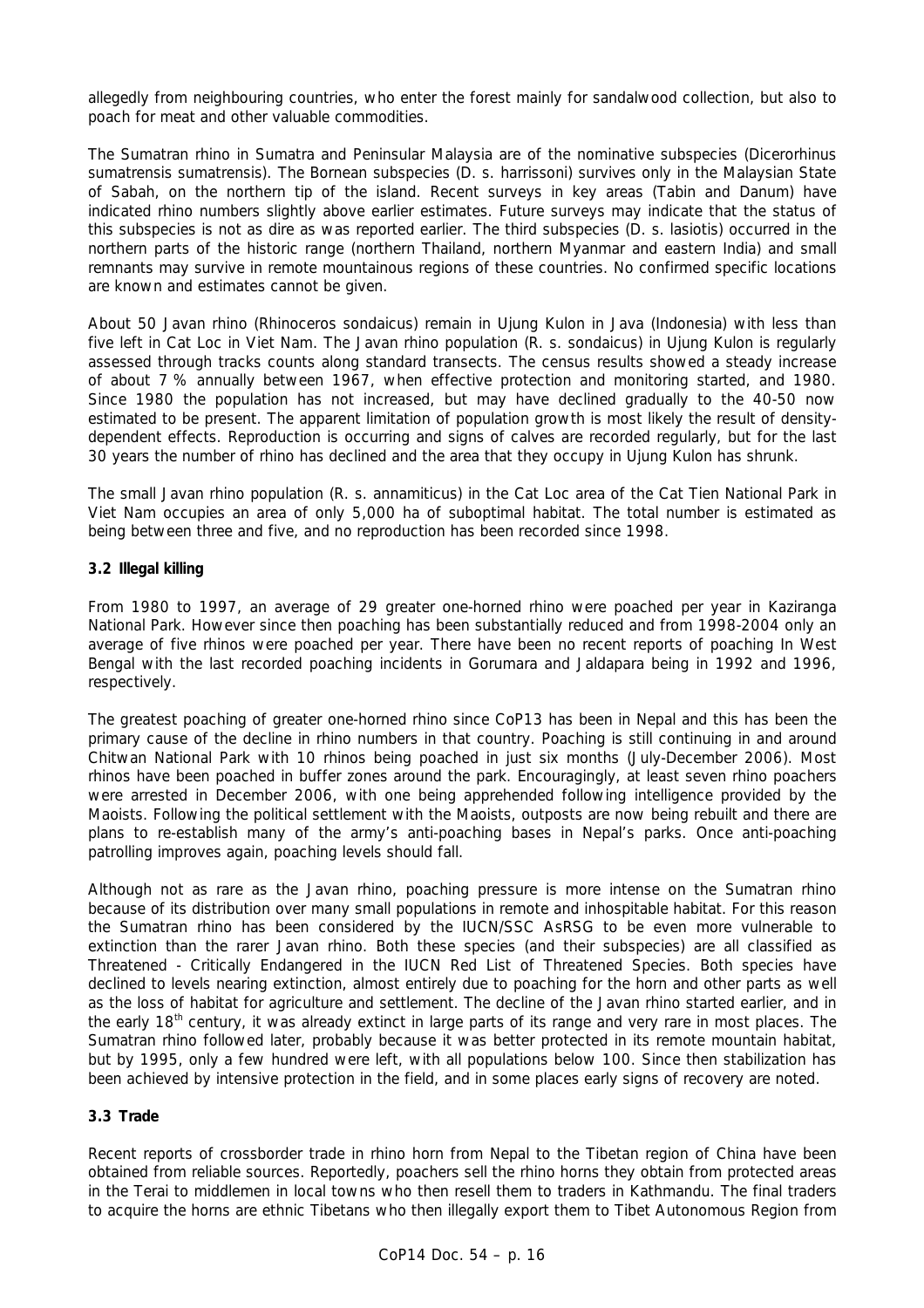where they are moved onwards to Chinese medicinal markets. This general trade pattern is welldeveloped with respect to a range of wildlife commodities moving between the Indian subcontinent and Tibet AR, including a range of mammal pelts, shahtoosh, and traditional medicinal products such as musk, bear gall bladder and tiger bone.

#### **3.4 Major conservation actions and field activities**

Strategic concerns about having "so many eggs in one basket", and an apparent decline in underlying reproductive performance as population densities have increased in Kaziranga, has resulted in the Assam Forest Department and various interested NGOs agreeing on the implementation of a range expansion project for this species in Assam. This will be achieved through translocations from both Kaziranga and Pabitora (another protected area with an expanding population of rhino that has now exceeded carrying capacity) to other appropriate areas in the State. The goal of the *Indian Rhino Vision 2020* project is to expand the total rhino population in Assam from about 2,000 to 3,000 over the next 15 years and to expand the distribution of rhino so that there are at least six protected areas with rhino populations of at least 50-100 animals each. The translocation of the first founder population to Manas National Park is likely to take place in 2007 or early 2008 once the infrastructure and guard force have been upgraded to the required level.

As discussed above, the continued deployment of mobile Rhino Protection Units (RPUs) in the field in Indonesia and Malaysia has led to stabilization and early recovery in some populations of Sumatran rhinos.

Just as in Africa, the greatest success has occurred where political conditions are stable and there has been significant political will with dedicated staff committed to undertaking effective field conservation (both protection and management – including translocations – to meet demographic goals). Capacity building, coordination and work with neighbouring communities are also all important aspects of successful rhino conservation. Once again this all costs money and so Parties and NGOs are strongly encouraged to support range States in their rhino conservation activities which are becoming increasingly difficult to fund.

### **3.5 Management plans and strategies**

In 2006, the Department of National Parks and Wildlife Conservation of the Government of Nepal developed and published a greater one-horned rhinoceros conservation Action Plan for Nepal (2006- 2011). An options study is also underway to inform debate on future management and monitoring programmes for Nepal's rhinos.

On 28 and 29 February 2006, a workshop was conducted in Jakarta, Indonesia, to review and update the Indonesian Rhino Conservation Strategy of 1993, as well as relevant sections of the IUCN/SSC AsRSG Asian Rhino Conservation Strategy. A draft report has been produced and this is being refined by an Indonesian Rhino Task Force which will oversee and catalyse implementation of the new strategy. The workshop endorsed the long-term goal of restoring populations of both species to at least 1,000 individuals in Indonesia. This will require continued strict protection and safeguarding of significant areas of suitable habitat, including reintroduction into areas where they have been exterminated. Similar efforts are planned for Sabah and Peninsular Malaysia in 2007.

#### **3.6 Coordination and implementation mechanisms**

The *Indian Rhino Vision 2020* project will be undertaken by the Assam Forest Department with assistance from WWF India and the International Rhino Foundation.

A planned meeting of South Asian members of the IUCN/SSC AsRSG in Kaziranga in November 2006, which was to focus on the conservation of the greater one-horned rhino, sadly had to be rescheduled for the first week in March 2007 when a tragic helicopter crash in Nepal in September 2006 killed 24 people including a number of senior IUCN/SSC AsRSG members: Dr Tirtha Maskey (Co-Chair of the Group), and the Director General of the Nepal Department of National Parks and Wildlife Conservation, Narayan Poudel.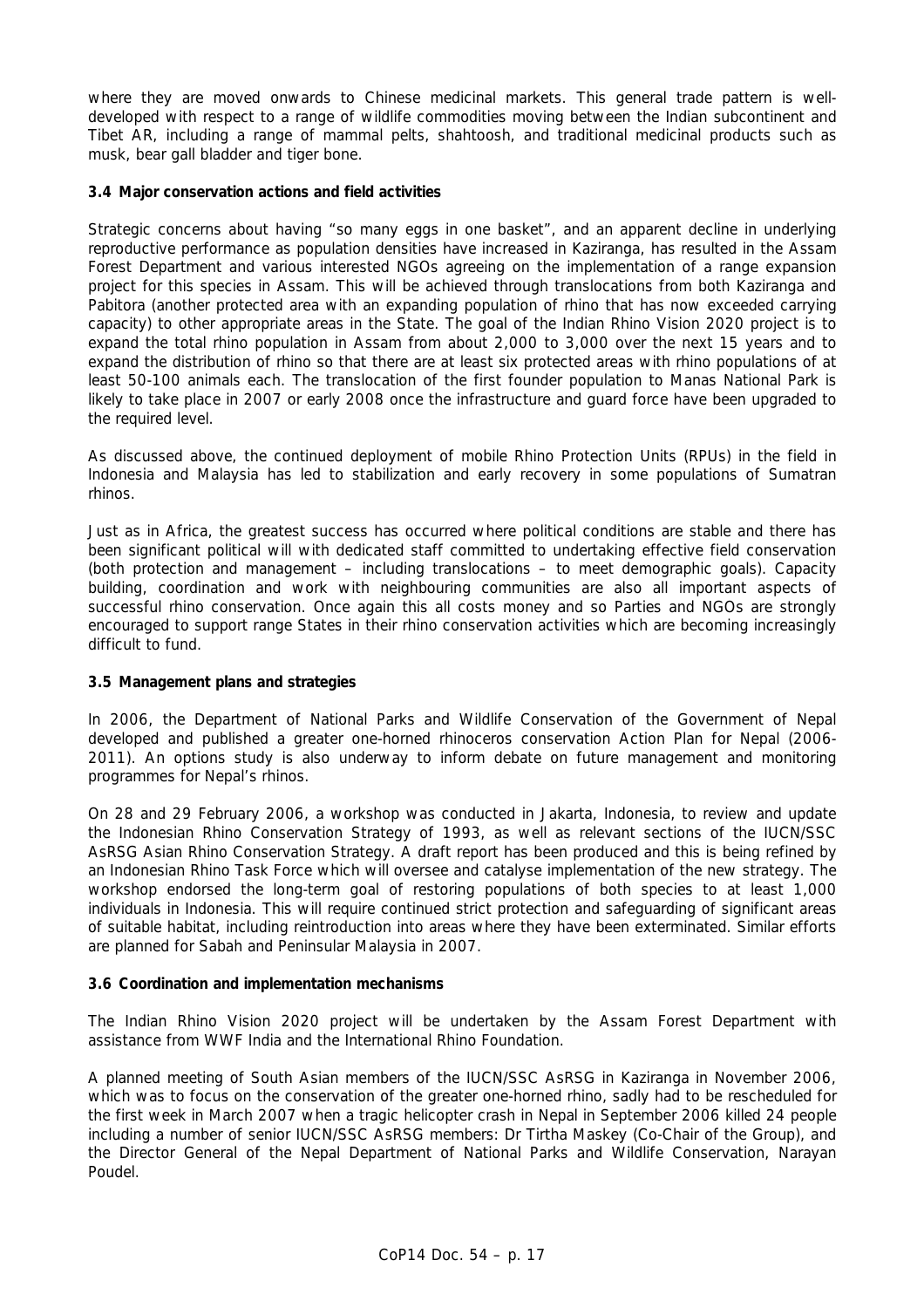As mentioned above, an Indonesian Rhino Task Force will coordinate and catalyse implementation of the revised Indonesian rhino conservation strategy.

# **3.7 Horn stockpiles**

Substantial rhino horn stockpiles are kept in India and Nepal, but no recent inventory is available. A few horns of Sumatran and Javan rhinos, found in the field or confiscated from poachers, are being kept by the Park authorities in Indonesia and Malaysia. Overall, however, there is considerable room for improvement in the management and reporting of rhino horn stockpiles in Asia. The extent of horn stockpiles in previous horn consuming nations is also currently unknown.

# **3.8 Legislation**

Nepal has stiff penalties for poaching and these continue to be applied. For example on 17 December 2006, four rhino horn smugglers were sentenced to 14 years imprisonment and fined NPR 100,000 each.

All range States have legislation that provides full protection to rhino species under the wildlife protection acts. Penalties stipulated in the legislation are high, but convictions are few and often lenient. Capturing rhino poachers and traders, and collecting sufficient evidence for successful convictions, has proved to be very challenging.

# **4. CITES rhino matters – A report back**

### **4.1 Reporting as called for under CITES Decisions 13.23, 13.24 and 13.25**

This document satisfies the requirements of Decision 13.23 and Decision 13.25, paragraph a) (see sections 1 and 5 for further details).

Under Decision 13.24, African and Asian rhino range States were encouraged to support the IUCN/SSC African and Asian Rhino Specialist Groups in collecting and collating the information referred to in Decision 13.23. In Africa, range States greatly assisted the AfRSG by attending the June-July 2006 IUCN/SSC AfRSG meeting and providing detailed written and verbal country reports according to a standard format. Additional information was also provided by African range States to TRAFFIC and the SADC Rhino and Elephant Security Group as well as the SADC Rhino Management Group. Thus African range States, in particular, have implemented Decision 13.24.

In the past, the Asian range State authorities have generously provided the IUCN/SSC AsRSG with verbal and written reports on the status of the rhino populations during the latter's meetings that have been conducted since 1979, and more recent information is expected from AsRSG meetings for Nepal and India (March 2007), Sabah (probably March/April 2007) and Peninsular Malaysia (probably October/November 2007). The Asian range States will therefore partially satisfy Decision 13.24 although updated information from Malaysia will only be available after CoP14.

Decision 13.25 recognized that the IUCN/SSC Rhinoc Specialist Groups operate on a voluntary basis and may be constrained by lack of resources. Parties and other donors were therefore urged to provide support to those groups for undertaking the activities necessary under Decision 13.23. TRAFFIC was also asked for information by the CITES Standing Committee, and the IUCN/SSC Rhino Specialist Groups decided to jointly submit the report required under Decision 13.23 with TRAFFIC input.

The IUCN/SSC AfRSG is very grateful to DEFRA for sponsoring much of the work required to fulfil the overall reporting requirement under Decision 13.23. Much of the information on African rhinos in this update was compiled at the eighth meeting of the IUCN/SSC AfRSG in June-July 2006; with DEFRA also providing support for the IUCN/SSC AfRSG to assist it in compiling this report. TRAFFIC is grateful for support from WWF to undertake their portion of the work in compiling this report.

Despite appeals at the 54th meeting of the CITES Standing Committee, no further funding was received by the AsRSG as requested by Standing Committee and under Decision 13.23, and TRAFFIC did not receive any additional funding for further trade research.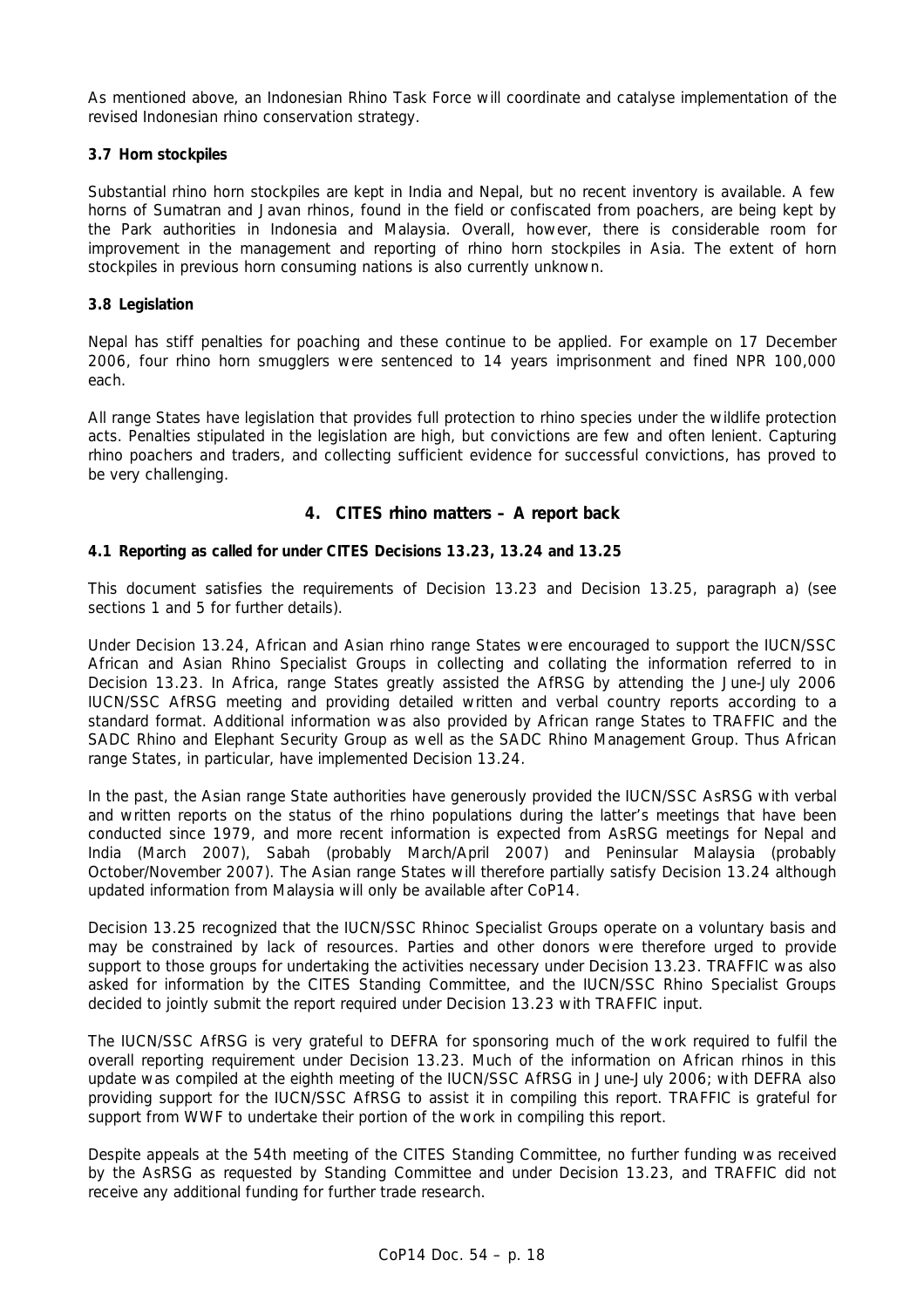#### **4.2 Downlisting of Swaziland's white rhino to Appendix II for live sale and export of hunting trophies (with quota) as approved at CoP13**

Swaziland has sold two young male southern white rhinos to South Africa since CoP13 and funds received were reinvested into conservation management by Swaziland's Big Game Parks. Numbers of white rhinos continue to increase and some additional rhinos were imported into the Swazi metapopulation from South Africa for genetic reasons. No white rhinos have been hunted in Swaziland since CoP13. This was as expected as Big Game Parks, the Management Authority, had previously indicated the provision for hunting had been included to be able to deal with a rogue male killing cows and calves (i.e. in cases where there are no options for exporting a problem animal elsewhere).

### **4.3 Namibian black rhino male hunting quota (maximum five per annum) approved at CoP13**

Resolution Conf. 13.5 (Establishment of export quotas for black rhinoceros hunting trophies) approved the establishment of an annual export quota of five hunting trophies of adult male black rhinoceros from South Africa and five from Namibia.

Because conditions for the equitable allocation of hunting concessions are not in place, Namibia has put a moratorium on the granting of all hunting concessions, including black rhino trophy hunting. As a result, at the time of writing, no black rhinos have been hunted in Namibia. A policy on tourism and wildlife concessions on State land has now been drafted after a public consultation meeting early in 2006, followed by a revision by H.E. the President and further changes following meetings with the Minister. Once this new policy has been approved by cabinet, trophy hunting of black rhino up to the agreed maximum quota of five black rhino per year will proceed.

Namibia has determined that all black rhino trophy hunting will only take place under the guidance of a professional hunter registered with the Ministry of Environment and Tourism (MET), and he or she will be directly supervised by officials of MET. All black rhinos belong to the State in Namibia, and it has been decided that all revenue from male black rhino hunting is to be reinvested in conservation through Namibia's Game Products Trust Fund.

Namibia's rhino numbers continue to increase and the annual quota represents less than 0.5 % of the population and should, therefore, be sustainable. The limited hunting arrangement under CITES also will assist Namibia in removing specific male rhinos to achieve management objectives.

#### **4.4 South African black rhino male hunting quota (maximum five per annum) approved at CoP13**

The application for quotas to hunt a limited number of male black rhinos had been motivated at CoP13 by both Namibia and South Africa as a management option to deal with a variety of problems caused by skewed male biased sex ratios in some breeding problems and specific, usually old adult males.

In 2005 and 2006, South Africa hunted a total of six black rhinos out of a potential maximum quota for the two-year period of 10 animals. In each case the animal hunted had at one time been identified by State conservation agencies as needing to be removed from a breeding population to further conservation management objectives. Of the six hunted, two were old males hunted *in situ* in a Staterun park (Pilanesberg National Park), one was an old lone male on a community-owned reserve, and three were hunted on reserves owned by the private sector. Reasons given for one application was that the proposed older male was a behaviourally dominant bull in a small privately-owned breeding population that had not sired a calf for two and a half years. Within 18 months of this bull having being removed, the reserve manager has reported that cows began breeding, and seven of the eight adult females have produced a total of eight calves since his removal. The reason given on the quota application for a second male rhino hunted on the same private population was that a more recent replacement male brought in to add new blood was an extremely aggressive animal that had killed another bull and it was feared it might kill breeding rhino cows. The final permit was granted to a private owner who applied for a hunting permit on the grounds that a lone bull was a vagrant and was breaking fences.

To date, black rhino hunting in South Africa has generated in the region of USD 870,500 averaging USD 145,083 per rhino with a range from USD 95,500 up to USD 230,000. Average prices are unlikely to remain as high in the future as premium prices were probably paid by hunters wishing to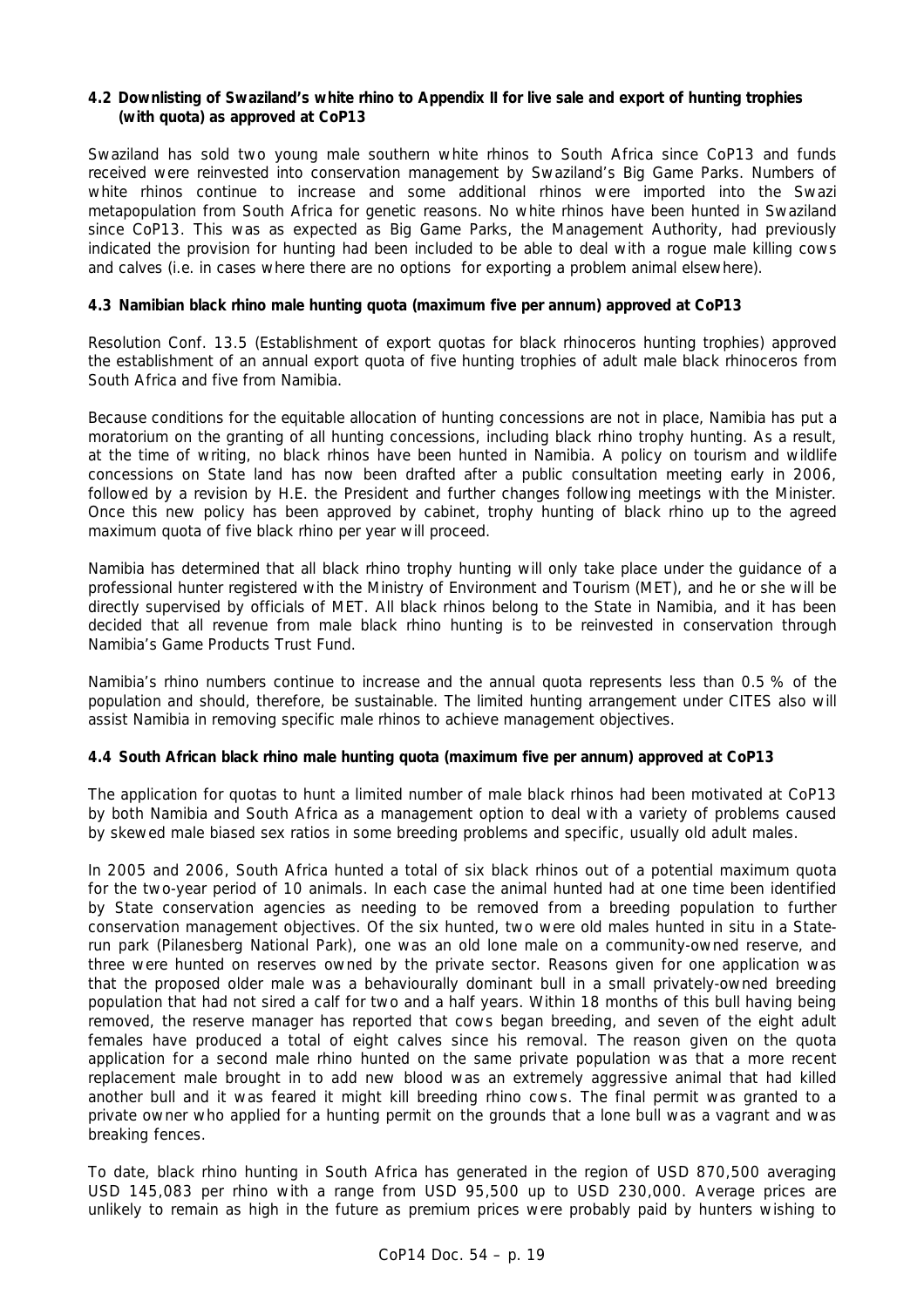become some of the first to hunt black rhino for many decades. Further, the current inability of American hunters to import black rhino hunting trophies into the United States of America is likely to limit demand. Of this revenue, USD 464,325 (53.34 %) went to State conservation and just over half of this money (USD 235,755) has been set aside specifically for rhino conservation-related activities. A further 9.33 % (USD 81,175) has gone to the Makasa Tribal Authority that owns the Makasa Community Reserve; and at the time of writing the Authority still has to decide how to allocate the balance of funds to further conservation in its reserve which contains a breeding population of white rhino. The balance (an estimated USD 325,000 or 37.33 % of the total revenue) went to the private sector.

At the time of writing, the South African Department of Environment Affairs and Tourism (DEAT) had only issued permits to hunt one rhino in 2007, as other applications they received did not contain all the information needed to properly assess their applicability.

Following concerns expressed by the IUCN/SSC AfRSG, SADC Rhino Management Group (RMG), EKZNW and South African National Parks (SANParks) about the hunting permit approval system, this issue was debated at a SADC RMG meeting held in November 2006. In order to bring the process more in line with IUCN/SSC AfRSG recommendations and to ensure the primary aim of removing specific animals to meet conservation management objectives is at the forefront of any hunting permit application approval decisions, and to minimize the risk of creating perverse incentives for private owners, a number of changes to the system were agreed upon with South Africa's DEAT. As soon as a revised protocol, with associated forms, has been drafted by the IUCN/SSC AfRSG, SADC RMG, EKZNW and SANParks, it will be submitted to DEAT for onward submission for South African government approval. The principal proposed changes include: allocating permits for specific male rhinos in breeding populations of a minimum size; establishing minimum standards in terms of both the size of the area and the time an animal has to be resident in the area prior to hunting should these males be subsequently moved to and hunted on another reserve; using dedicated forms and a graph defining what constitutes a markedly skewed male-biased sex ratio for different sized population sizes to make it easier for provinces to disqualify unsuitable applications; and the independent referral to the SADC RMG by DEAT to ensure that the population applying for a hunting permit has been a willing participant in national metapopulation management and annual status reporting.

As for Namibia, South Africa's black rhino numbers continue to increase and the annual quota represents less than 0.5 % of the population, and should therefore be sustainable. The limited hunting arrangement under CITES also assists South Africa to remove specific male rhino to further conservation management objectives. As detailed above, a significant amount of revenue has also been generated to date with over half of it being channelled back into State conservation agencies.

#### **4.5 Downlisting of South African white rhino to Appendix II at CoP9 in 1994 for the purpose of trade in live animals to appropriate and acceptable destinations and hunting trophies only**

Just prior to CoP9, South Africa had an estimated 6,376 southern white rhinos (as of 31 December 1993). Numbers of southern white rhino in South Africa have continued to grow rapidly reaching an estimated 13,521 by 31 December 2005. Numbers of southern white rhinos have, therefore, more than doubled since the downlisting at CoP9 in 1994 with an average net annual increase of around 6.5 % per annum despite the limited sport hunting and the export of rhinos. In South Africa 408 live white rhinos were sold between 2002 and 2004, although the vast majority of these sales have been to local and not international buyers.

Since sport hunting of white rhinos resumed in South Africa in 1968 (when there were only 1,800 southern white rhinos), numbers in the country have increased by over 650 %. The limited sport hunting of 30-70 odd southern white rhinos annually has clearly been sustainable. Provincial conservation officers in South Africa are to accompany hunts from now on and will microchip and measure trophies.

Both live sales of surplus animals (primarily domestic) and continued limited sport hunting have generated significant additional revenue for conservation in South Africa, as well as helping stimulate an internal market for white rhinos which in turn has resulted in more land becoming available for the species. The latter is important as virtually all State-run parks with the potential to have white rhinos currently have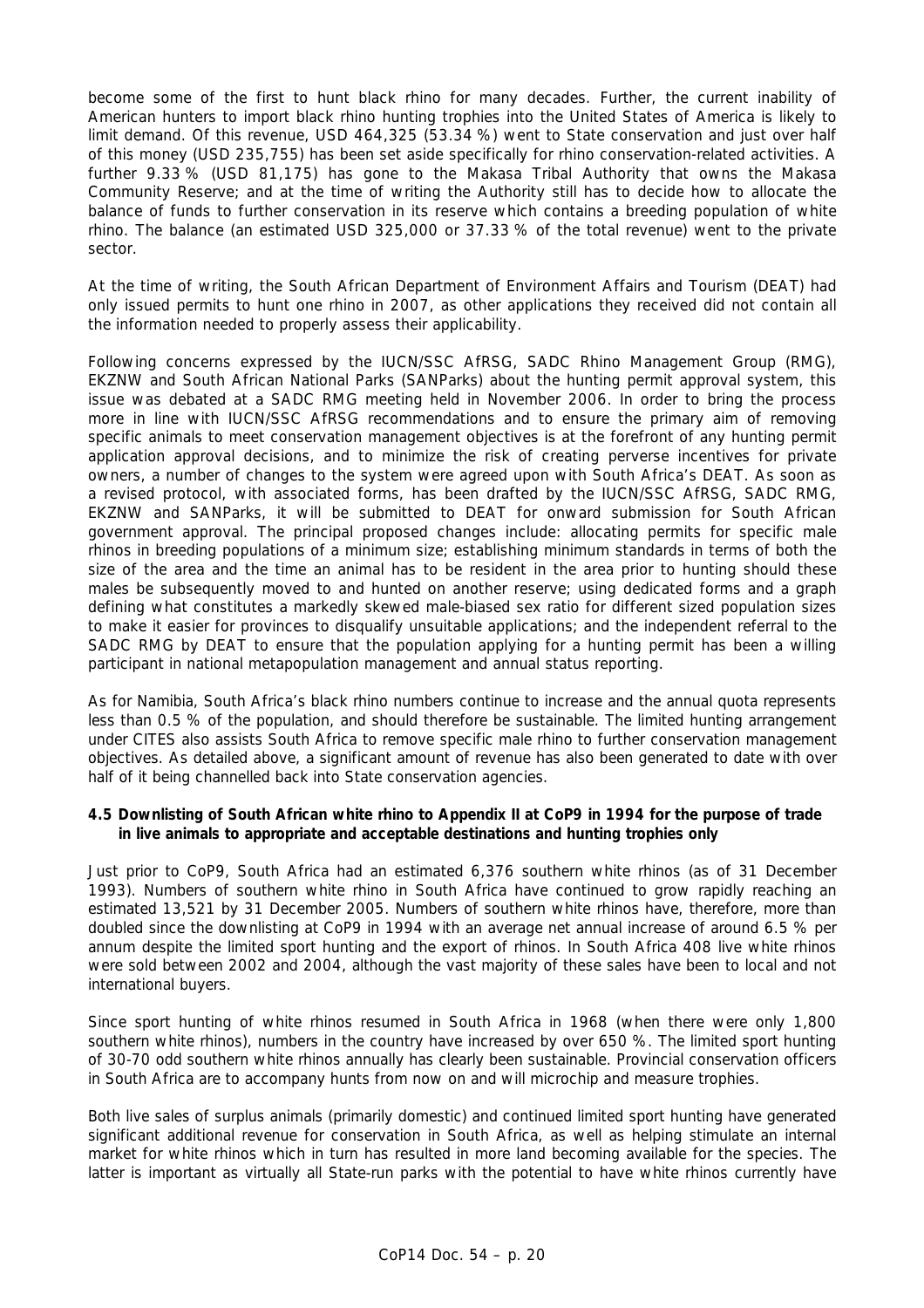them and unless more new State reserves are created the onus on providing additional habitat for the species in South Africa rests with communities and the private sector.

# **5. Recommendations, especially regarding Resolution 9.14 (Rev. CoP13) and future reporting**

#### **5.1 Proposed amendments to Resolution 9.14 (Rev. CoP13)**

As Decisions are only binding until they have been dealt with, and in the light of the improved reporting to CITES through the IUCN/SSC Rhino Specialist Groups **it is recommended that Resolution 9.14 (Rev. CoP13) be amended to make such reporting a regular event with the following suggested wording:** 

*The IUCN/SSC African and Asian Rhino Specialist Groups and TRAFFIC are requested to share information on the national and continental conservation status of African and Asian rhinoceros species, the legal and illegal trade in rhinoceros products and their derivatives, incidents of illegal killing of rhinoceroses and management strategies and conservation actions. Range States of African and Asian rhinoceroses are encouraged to support the IUCN/SSC African and Asian Rhino Specialist Groups as well as TRAFFIC in collecting this information. These groups are requested to submit a joint written summary of the information to the CITES Secretariat for consideration at each meeting of the Conference of the Parties.* 

*Understanding that the IUCN/SSC Specialist Groups largely operate on a voluntary basis and along with TRAFFIC may be constrained by lack of resources, Parties and other donors are urged to proactively provide core funding support to enable these groups to both function effectively and undertake this reporting.*

#### **5.2 Recommended decision on declaration of rhino horn stocks, products and derivatives**

It is also recommended that a draft decision be proposed that calls on all CITES Parties to declare officially the status of stocks of rhino horns, products and derivatives, both in State and private ownership, before CoP15, according to a format to be distributed by the CITES Secretariat through a Notification to the Parties in collaboration with IUCN/SSC AfRSG and AsRSG and TRAFFIC.

#### **5.3 Recommended decision on reporting on law enforcement in specific range States where poaching remains a significant threat to rhino numbers, the investigation of horn stockpile discrepancies and the study of horn trade routes**

It is recommended that a Decision be proposed that calls upon the CITES Standing Committee, at its 57th meeting, to:

- *a) review an assessment prepared by the CITES Secretariat on law enforcement in the key range States of the Democratic Republic of the Congo, Nepal and Zimbabwe where illegal poaching of rhino has increased and remains a significant threat to rhinoceros populations, and report the results at CoP15;*
- *b) instruct the CITES Secretariat to prepare a report on the rhino horn stock discrepancies in Botswana and Zimbabwe, and report the results at CoP15; and*
- *c) request TRAFFIC to undertake an analysis and audit of the accumulation (legal and illegal) of rhino horn stocks in range States and the routes by which horns enter and flow to illegal markets, with the priority countries for such analyses being those in which either there has been a significant increase in poaching levels and/or where discrepancies have been detected in reported horn stockpiles or where horn stockpiles are unknown.*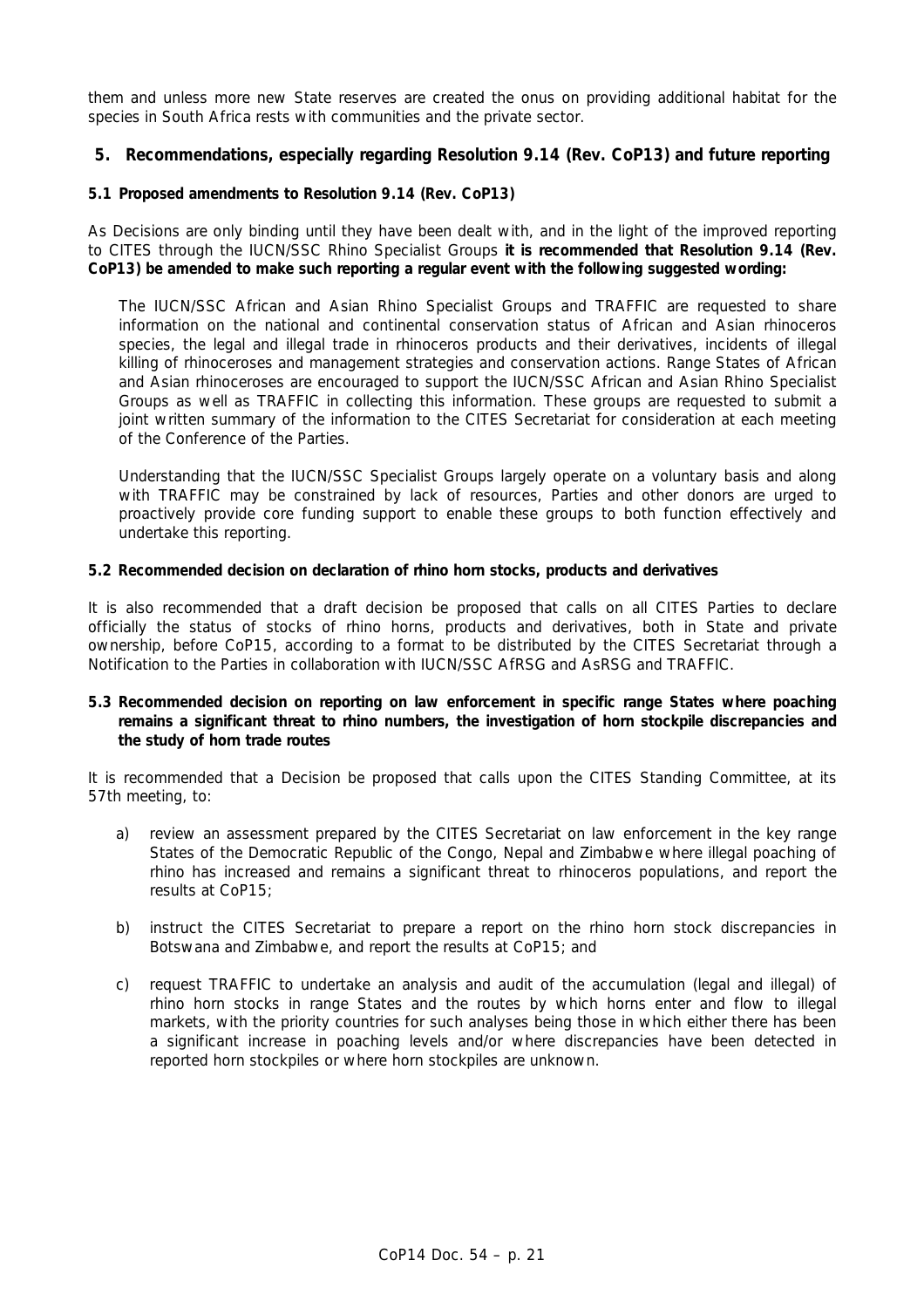# **Annex**

# **Definitions of the IUCN/SSC African Rhino Specialist Group 'Key' and 'Important' populations**

The continued increase in overall numbers of black and white rhino is reflected in increases in the number of IUCN/SSC AfRSG-rated *Key* and *Important* rhino populations. IUCN/SSC AfRSG-rated populations represent the most critical populations continentally in terms of subspecies conservation, population size and population trend.

*- Key 1* populations contain either > 50 % of a subspecies or have an increasing or stable population greater than 100.

*Key other in Figures 3 and 4 refers to the total of Key 2 and Key 3 populations.*

- *Key 2* populations contain either 25-50 % of a subspecies or have an increasing or stable population of 51-100 rhinos.
- *Key 3* populations have either a rapidly declining (> 25 %) population of over 100 or a less rapidly declining (< 25 %) population of 51-100.

*Important* populations – There are four different categories with the majority of *Important* populations (*Important 1*) having an increasing or stable population of 20-50 rhino. Other *Important* population categories are: *Important 2* where the population trend is unknown or decreasing < 25 % (3-5 years) and N=51-100; *Important 3* where the population is decreasing but there are 20-50 in breeding contact in a protected area; and *Important 4* where there is a population of 20+ rhinos dispersed outside or within a protected area with good potential for consolidation in an area that can take at least 20 founders.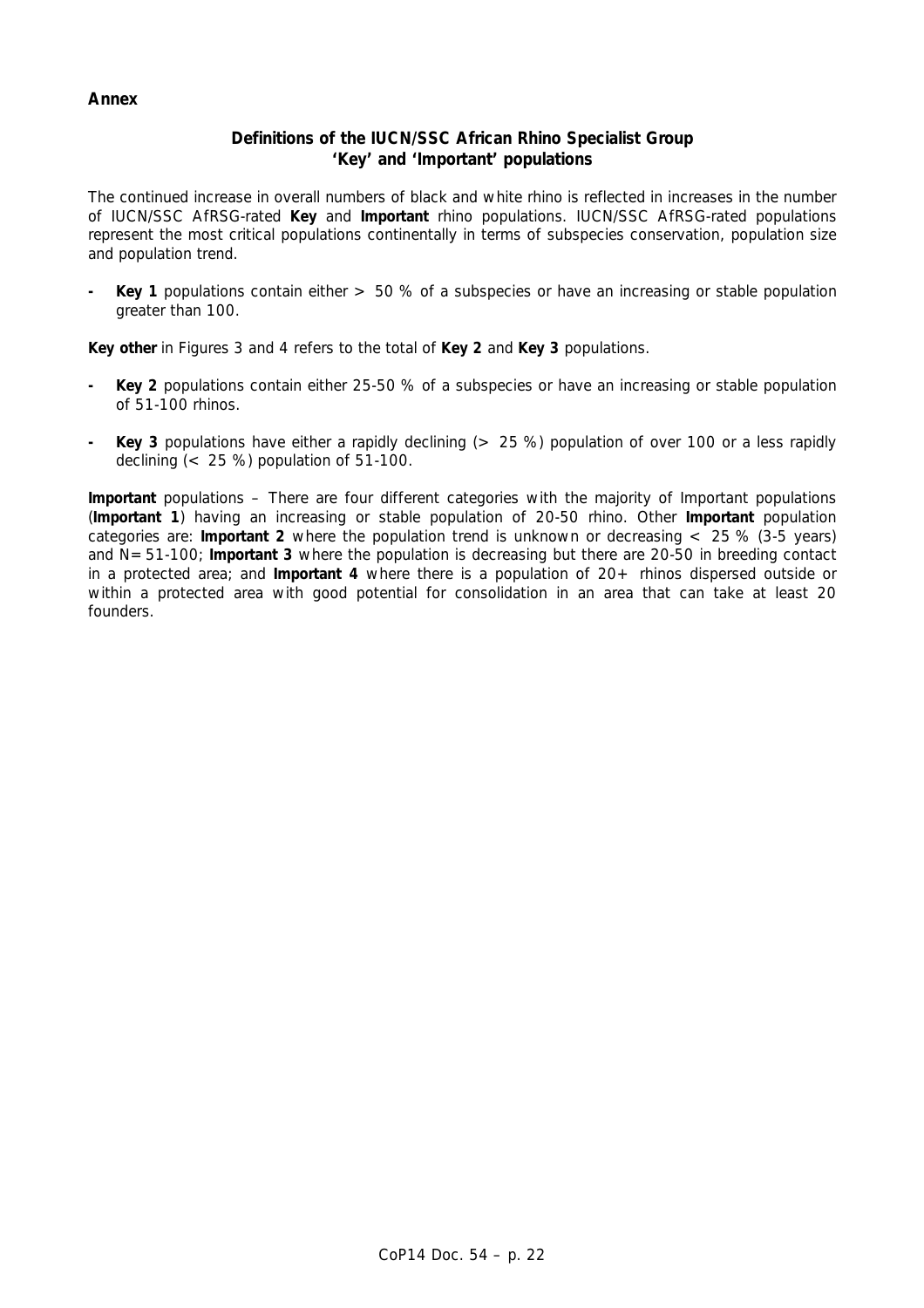## DRAFT RESOLUTION OF THE CONFERENCE OF THE PARTIES

#### Proposed revision of Resolution Conf. 9.14 (Rev. CoP13) on Conservation of and trade in African and Asian rhinoceroses

#### [Version marked with proposed amendments: Text to be deleted is crossed out. Proposed new text is underlined.]

#### Conservation of and trade in African and Asian rhinoceroses

CONCERNED that some rhinoceros populations have continued to decline drastically and that four of the five species are threatened with extinction;

RECALLING that the Conference of the Parties included all species of rhinoceros in Appendix I of the Convention in 1977, and that the South African population of *Ceratotherium simum simum* was transferred to Appendix II with an annotation in 1994;

RECALLING further Resolution Conf. 3.11 and Resolution Conf. 6.10, adopted by the Conference of the Parties at its third and sixth meetings respectively (New Delhi, 1981; Ottawa, 1997), and Decision 10.45, adopted at its 10th meeting (Harare, 1997), all relating to the conservation of and trade in rhinoceros;

COMMENDING the successful management and protection of rhinoceroses in some African and Asian range States, often under difficult circumstances;

COMMENDING further the measures taken by countries to control and reduce use of rhinoceros horn, especially countries where use is part of a cultural tradition extending back many centuries;

CONCLUDING that the above measures have not arrested the decline of all rhinoceros populations;

RECOGNIZING that the illegal trade in rhinoceros horn is known to be a global law enforcement problem, extending beyond range States and traditional consuming countries, but that emphasis solely on law enforcement has failed to remove the threat to rhinoceroses;

CONSCIOUS that stocks of rhinoceros horn continue to accumulate in some countries and that the call for their destruction, as recommended by Resolution Conf. 6.10, has not been implemented and is no longer considered appropriate by a number of Parties;

RECOGNIZING that some international measures may have unintended consequences, for example, on trade;

RECOGNIZING that there is a diversity of opinion as to the most effective approaches to the conservation of rhinoceroses;

CONCERNED that threats to rhinoceros populations still exist, and that the cost of ensuring adequate security for them is increasing and cannot easily be met by many range States;

# THE CONFERENCE OF THE PARTIES TO THE CONVENTION

URGES:

- a) all Parties that have stocks of rhinoceros horn to identify, mark, register and secure all such stocks;
- b) all Parties to adopt and implement comprehensive legislation and enforcement controls, including internal trade restrictions and penalties, aimed at reducing illegal trade in rhinoceros parts and derivatives;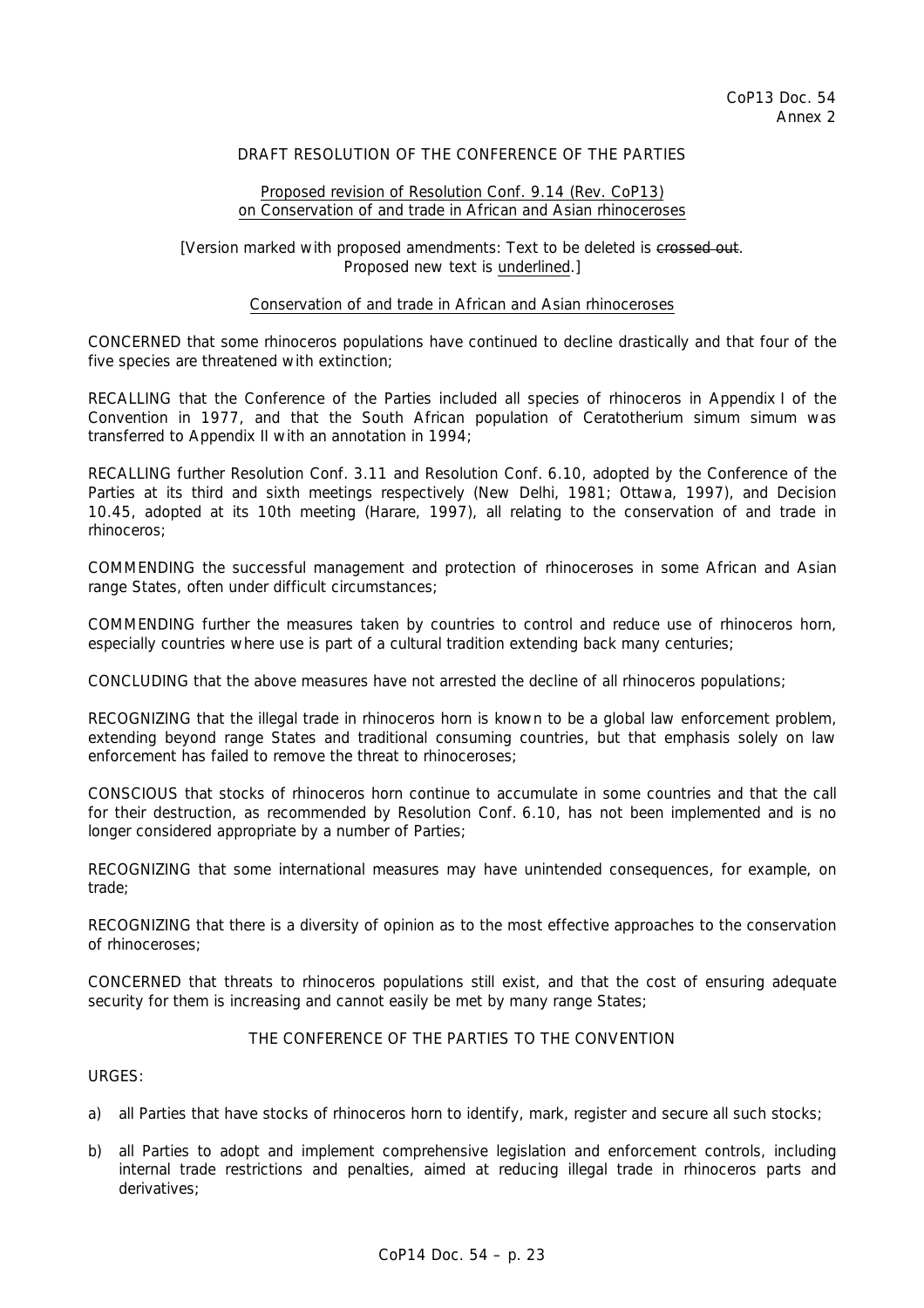- c) the Secretariat, where possible, to assist those Parties with inadequate legislation, enforcement, or control of stocks, by providing them technical advice and relevant information;
- d) range States to be vigilant in their law enforcement efforts, including the prevention of illegal hunting and the early detection of potential offenders;
- e) that law enforcement cooperation between and among States be increased in order to curtail illegal trade in rhinoceros horn; and
- f) the consumer States, as a matter of priority, to work with all user groups and industries to develop and implement strategies for reducing the use and consumption of rhinoceros parts and derivatives;

DIRECTS the Standing Committee to continue to pursue actions aimed at reducing illegal trade, ensuring that:

- a) all such actions are accompanied by evaluations of their effectiveness;
- b) appropriate, cost-effective, standardized indicators of success are developed and/or refined to measure changes in levels of illegal hunting and of the status of rhinoceros populations in the range States; and

c b) the policies that guide interventions are responsive and adaptive to the outcome of evaluations;

RECOMMENDS that those range States without a budgeted conservation and management plan for rhinoceros should develop and implement one as expeditiously as possible, utilizing all available relevant expertise and resources;

RECOMMENDS further that those range States with an existing, budgeted plan for rhinoceros should endeavour to implement the plan as expeditiously as possible, and should undertake a review of the adequacy of enforcement and trade control measures therein;

RECOMMENDS that the IUCN/SSC African and Asian Rhino Specialist Groups and TRAFFIC submit at least six months before each meeting of the Conference of the Parties a written report to the Secretariat on the national and continental conservation status of African and Asian rhinoceros species, trade in specimens of rhinoceros, stocks of specimens of rhinoceros and stock management, incidents of illegal killing of rhinoceroses, enforcement issues, and conservation actions and management strategies, with an evaluation of their effectiveness;

DIRECTS the Secretariat to review the report of the IUCN/SSC African and Asian Rhino Specialist Groups and TRAFFIC, and formulate recommendations for consideration by the Conference of the Parties as appropriate;

URGES range States of African and Asian rhinoceroses and other Parties to support the IUCN/SSC African and Asian Rhino Specialist Groups and TRAFFIC in collecting information for their reporting to the Secretariat on trade in and conservation of rhinoceroses;

CALLS upon all Governments and intergovernmental organizations, international aid agencies and nongovernmental organizations to provide funds to implement rhinoceros conservation activities, especially efforts to prevent the illegal killing of rhinoceroses and to control and monitor the illegal trade in rhinoceros horn, and to enable IUCN and TRAFFIC to undertake effectively their reporting to the Secretariat before each meeting of the Conference of the Parties;

CALLS for constructive engagement amongst all Parties to the Convention and synergy between the Convention and the IUCN/SSC Rhino Specialist Groups to achieve the aims of this Resolution; and

REPEALS the Resolutions listed hereunder:

- a) Resolution Conf. 3.11 (New Delhi, 1981) Trade in Rhinoceros Horn; and
- b) Resolution Conf. 6.10 (Ottawa, 1987) Trade in Rhinoceros Products.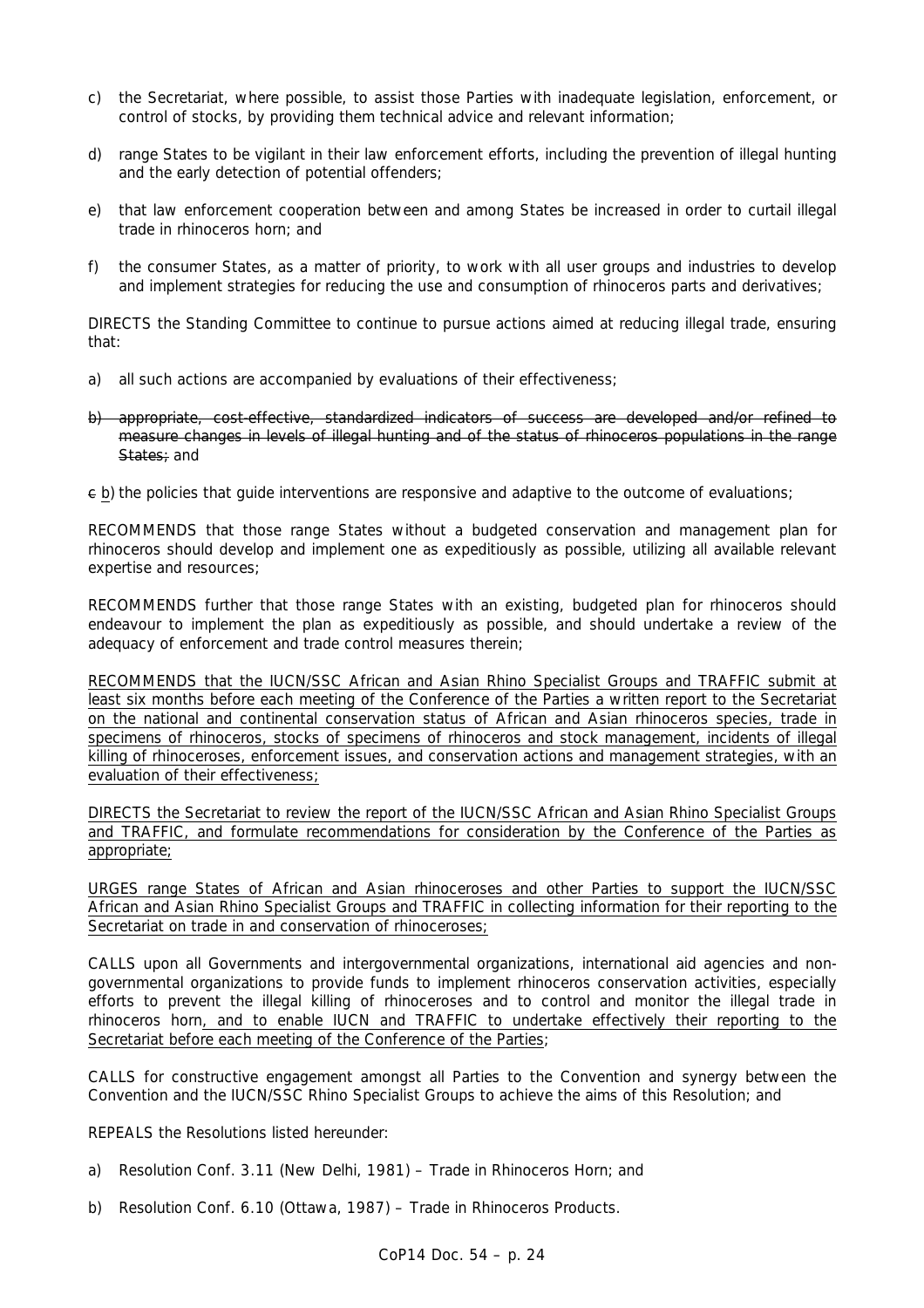### DRAFT RESOLUTION OF THE CONFERENCE OF THE PARTIES

#### Conservation of and trade in African and Asian rhinoceroses

#### [Clean version]

CONCERNED that some rhinoceros populations have continued to decline drastically and that four of the five species are threatened with extinction;

RECALLING that the Conference of the Parties included all species of rhinoceros in Appendix I of the Convention in 1977, and that the South African population of *Ceratotherium simum simum* was transferred to Appendix II with an annotation in 1994;

RECALLING further Resolution Conf. 3.11 and Resolution Conf. 6.10, adopted by the Conference of the Parties at its third and sixth meetings respectively (New Delhi, 1981; Ottawa, 1997), and Decision 10.45, adopted at its 10th meeting (Harare, 1997), all relating to the conservation of and trade in rhinoceros;

COMMENDING the successful management and protection of rhinoceroses in some African and Asian range States, often under difficult circumstances;

COMMENDING further the measures taken by countries to control and reduce use of rhinoceros horn, especially countries where use is part of a cultural tradition extending back many centuries;

CONCLUDING that the above measures have not arrested the decline of all rhinoceros populations;

RECOGNIZING that the illegal trade in rhinoceros horn is known to be a global law enforcement problem, extending beyond range States and traditional consuming countries, but that emphasis solely on law enforcement has failed to remove the threat to rhinoceroses;

CONSCIOUS that stocks of rhinoceros horn continue to accumulate in some countries and that the call for their destruction, as recommended by Resolution Conf. 6.10, has not been implemented and is no longer considered appropriate by a number of Parties;

RECOGNIZING that some international measures may have unintended consequences, for example, on trade;

RECOGNIZING that there is a diversity of opinion as to the most effective approaches to the conservation of rhinoceroses;

CONCERNED that threats to rhinoceros populations still exist, and that the cost of ensuring adequate security for them is increasing and cannot easily be met by many range States;

#### THE CONFERENCE OF THE PARTIES TO THE CONVENTION

URGES:

- a) all Parties that have stocks of rhinoceros horn to identify, mark, register and secure all such stocks;
- b) all Parties to adopt and implement comprehensive legislation and enforcement controls, including internal trade restrictions and penalties, aimed at reducing illegal trade in rhinoceros parts and derivatives;
- c) the Secretariat, where possible, to assist those Parties with inadequate legislation, enforcement, or control of stocks, by providing them technical advice and relevant information;